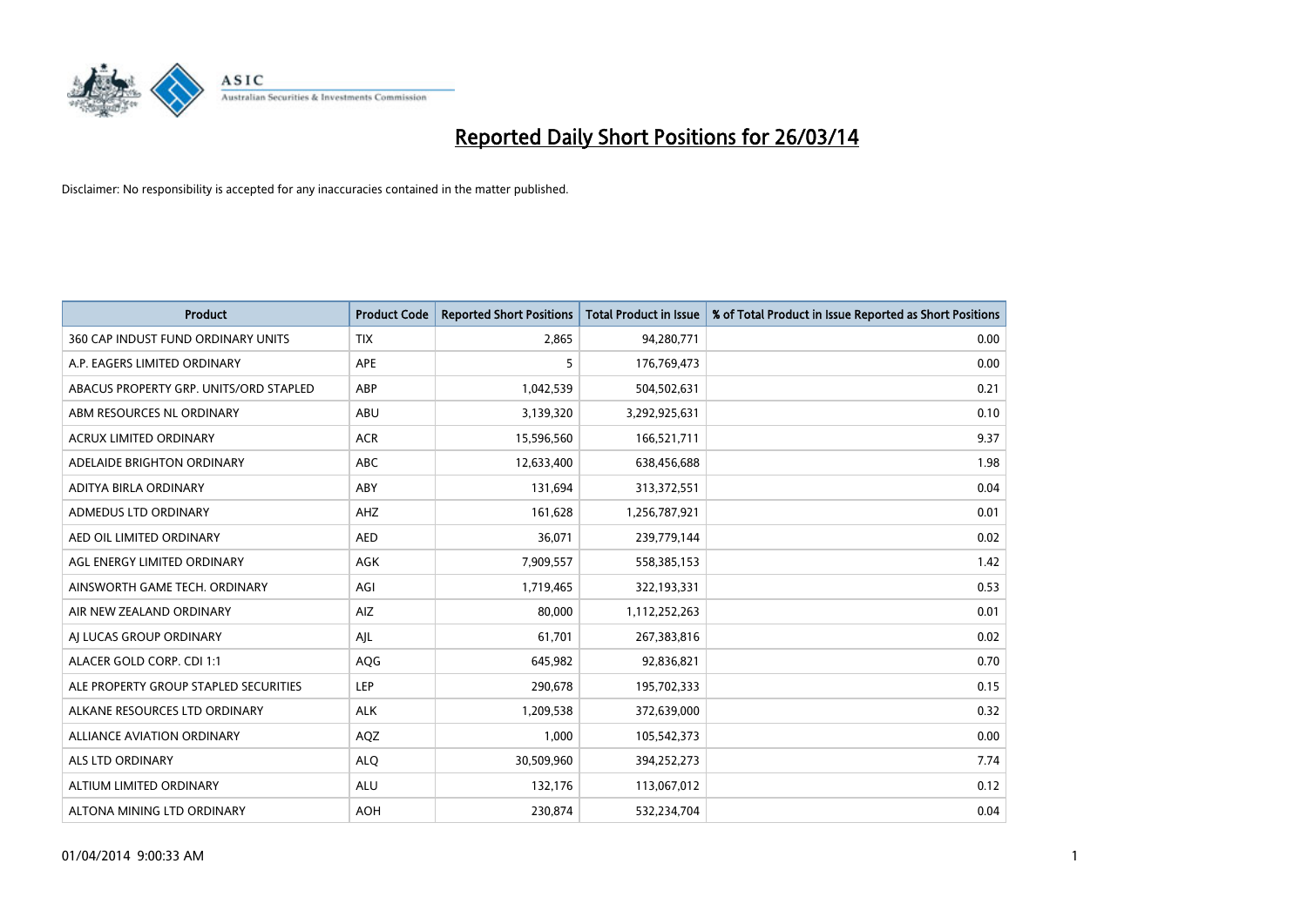

| <b>Product</b>                          | <b>Product Code</b> | <b>Reported Short Positions</b> | <b>Total Product in Issue</b> | % of Total Product in Issue Reported as Short Positions |
|-----------------------------------------|---------------------|---------------------------------|-------------------------------|---------------------------------------------------------|
| ALUMINA LIMITED ORDINARY                | <b>AWC</b>          | 87,999,431                      | 2,806,225,615                 | 3.14                                                    |
| AMALGAMATED HOLDINGS ORDINARY           | <b>AHD</b>          | 3,877                           | 157,854,701                   | 0.00                                                    |
| AMCOM TELECOMM. ORDINARY                | AMM                 | 791,005                         | 244,557,101                   | 0.32                                                    |
| AMCOR LIMITED ORDINARY                  | AMC                 | 4,125,671                       | 1,206,684,923                 | 0.34                                                    |
| AMP LIMITED ORDINARY                    | AMP                 | 39,844,186                      | 2,957,737,964                 | 1.35                                                    |
| ANSELL LIMITED ORDINARY                 | <b>ANN</b>          | 4,437,899                       | 152,762,142                   | 2.91                                                    |
| ANTARES ENERGY LTD ORDINARY             | AZZ                 | 841,391                         | 255,000,000                   | 0.33                                                    |
| ANZ BANKING GRP LTD ORDINARY            | ANZ                 | 7,742,625                       | 2,744,118,670                 | 0.28                                                    |
| APA GROUP STAPLED SECURITIES            | <b>APA</b>          | 26,121,290                      | 835,750,807                   | 3.13                                                    |
| APN NEWS & MEDIA ORDINARY               | <b>APN</b>          | 6,571,210                       | 1,029,041,356                 | 0.64                                                    |
| AQUARIUS PLATINUM. ORDINARY             | AQP                 | 2,939,663                       | 487,782,536                   | 0.60                                                    |
| AOUILA RESOURCES ORDINARY               | <b>AQA</b>          | 11,672,659                      | 411,804,442                   | 2.83                                                    |
| ARAFURA RESOURCE LTD ORDINARY           | <b>ARU</b>          | 38,002                          | 441,270,644                   | 0.01                                                    |
| ARB CORPORATION ORDINARY                | <b>ARP</b>          | 1,482,810                       | 72,493,302                    | 2.05                                                    |
| ARDENT LEISURE GROUP STAPLED SECURITIES | AAD                 | 3,557,399                       | 405,055,708                   | 0.88                                                    |
| ARENA REIT. ORDINARY UNITS              | <b>ARF</b>          | 33,164                          | 211,495,653                   | 0.02                                                    |
| ARISTOCRAT LEISURE ORDINARY             | ALL                 | 8,556,841                       | 551,418,047                   | 1.55                                                    |
| ARRIUM LTD ORDINARY                     | ARI                 | 24,426,939                      | 1,361,469,008                 | 1.79                                                    |
| ASCIANO LIMITED ORDINARY                | <b>AIO</b>          | 9,478,133                       | 975,385,664                   | 0.97                                                    |
| ASG GROUP LIMITED ORDINARY              | ASZ                 | 553,838                         | 206,720,839                   | 0.27                                                    |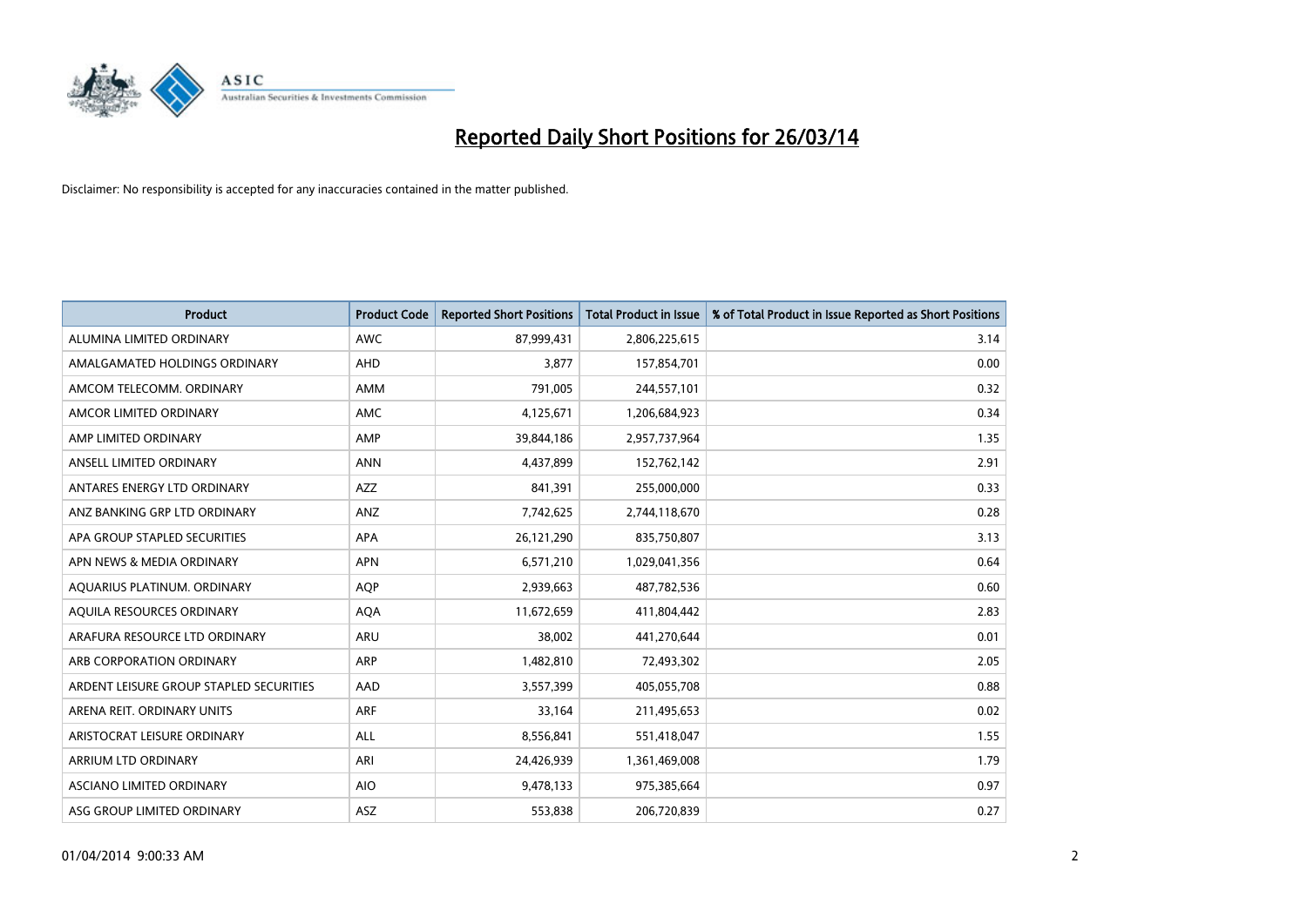

| <b>Product</b>                            | <b>Product Code</b> | <b>Reported Short Positions</b> | <b>Total Product in Issue</b> | % of Total Product in Issue Reported as Short Positions |
|-------------------------------------------|---------------------|---------------------------------|-------------------------------|---------------------------------------------------------|
| ASPEN GROUP ORD/UNITS STAPLED             | <b>APZ</b>          | 74,139                          | 119,946,366                   | 0.06                                                    |
| ASTRO JAP PROP GROUP STAPLED US PROHIBIT. | AJA                 | 19,481                          | 67,211,752                    | 0.03                                                    |
| ASX LIMITED ORDINARY                      | <b>ASX</b>          | 4,158,633                       | 193,595,162                   | 2.15                                                    |
| ATLAS IRON LIMITED ORDINARY               | AGO                 | 105,717,735                     | 915,496,158                   | 11.55                                                   |
| AUCKLAND INTERNATION ORDINARY             | AIA                 | 1,876                           | 1,322,564,489                 | 0.00                                                    |
| AURIZON HOLDINGS LTD ORDINARY             | AZJ                 | 6,963,941                       | 2,137,284,503                 | 0.33                                                    |
| AURORA OIL & GAS ORDINARY                 | <b>AUT</b>          | 4,935,503                       | 448,785,778                   | 1.10                                                    |
| AUSDRILL LIMITED ORDINARY                 | ASL                 | 30,515,609                      | 312,277,224                   | 9.77                                                    |
| AUSENCO LIMITED ORDINARY                  | AAX                 | 1,804,743                       | 168,449,799                   | 1.07                                                    |
| <b>AUSTAL LIMITED ORDINARY</b>            | ASB                 | 343,557                         | 346,379,377                   | 0.10                                                    |
| AUSTBROKERS HOLDINGS ORDINARY             | <b>AUB</b>          | 3,273                           | 59,642,171                    | 0.01                                                    |
| AUSTIN ENGINEERING ORDINARY               | ANG                 | 1,016,375                       | 84,274,004                    | 1.21                                                    |
| AUSTRALAND PROPERTY STAPLED SECURITY      | <b>ALZ</b>          | 3,301,189                       | 578,984,528                   | 0.57                                                    |
| AUSTRALIAN AGRICULT, ORDINARY             | AAC                 | 3,885,105                       | 532,294,404                   | 0.73                                                    |
| <b>AUSTRALIAN EDUCATION UNITS</b>         | <b>AEU</b>          | 437,815                         | 205,069,661                   | 0.21                                                    |
| AUSTRALIAN FOUNDAT. ORDINARY              | AFI                 | 638                             | 1,049,055,166                 | 0.00                                                    |
| AUSTRALIAN INFR LTD ORDINARY              | <b>AIX</b>          | 20,098                          | 620,733,944                   | 0.00                                                    |
| AUSTRALIAN PHARM. ORDINARY                | API                 | 11,321,653                      | 488,115,883                   | 2.32                                                    |
| AUTOMOTIVE HOLDINGS ORDINARY              | AHE                 | 1,408,932                       | 260,579,682                   | 0.54                                                    |
| AVEO GROUP STAPLED SECURITIES             | AOG                 | 10,310,532                      | 500,111,460                   | 2.06                                                    |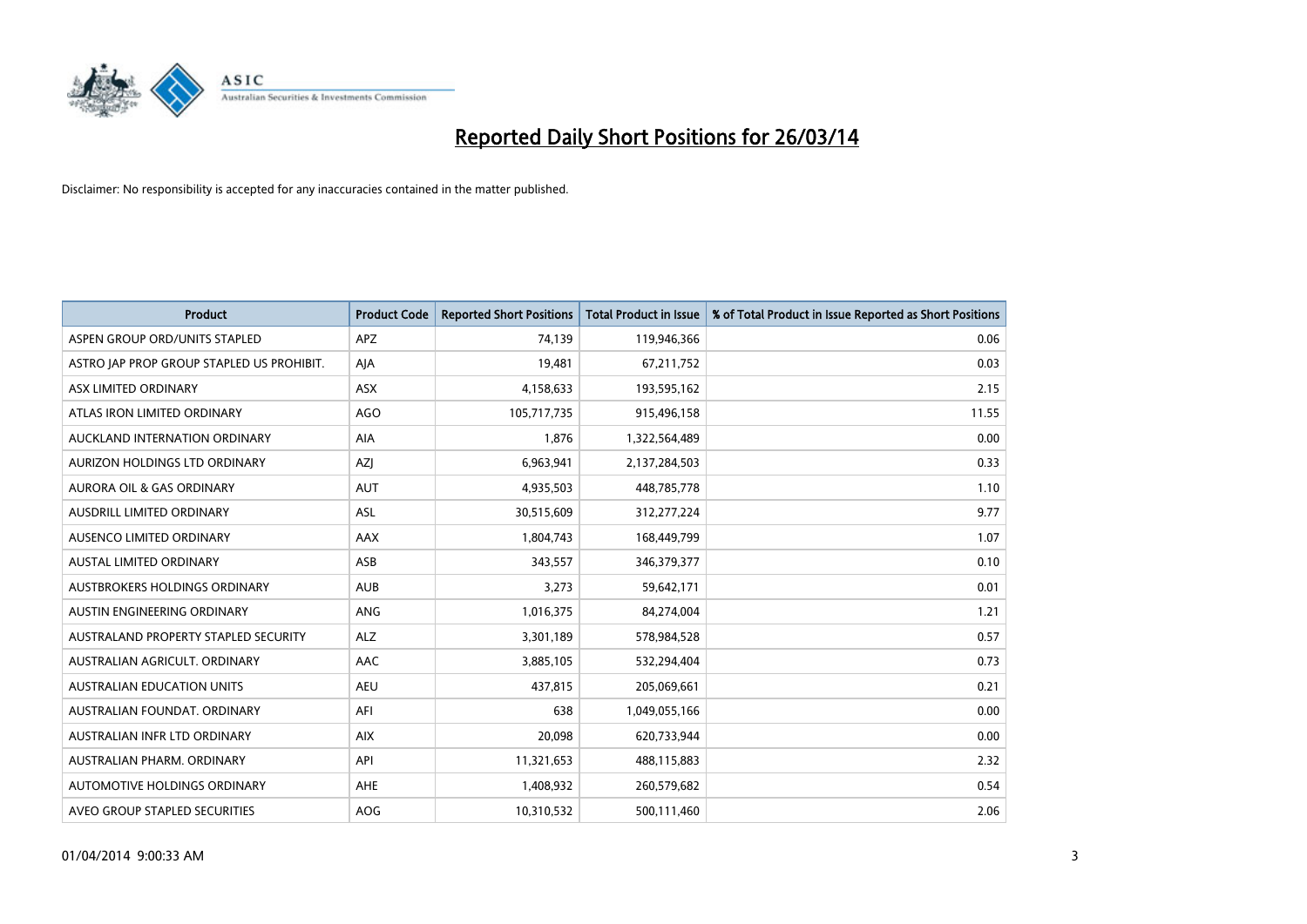

| <b>Product</b>                       | <b>Product Code</b> | <b>Reported Short Positions</b> | <b>Total Product in Issue</b> | % of Total Product in Issue Reported as Short Positions |
|--------------------------------------|---------------------|---------------------------------|-------------------------------|---------------------------------------------------------|
| AWE LIMITED ORDINARY                 | <b>AWE</b>          | 251,773                         | 522,696,385                   | 0.05                                                    |
| AZONTO PET LTD ORDINARY              | APY                 |                                 | 1,158,625,100                 | 0.00                                                    |
| <b>BANDANNA ENERGY ORDINARY</b>      | <b>BND</b>          | 26, 191, 202                    | 528,481,199                   | 4.96                                                    |
| BANK OF QUEENSLAND. ORDINARY         | <b>BOQ</b>          | 4,967,211                       | 322,566,581                   | 1.54                                                    |
| <b>BANNERMAN RESOURCES ORDINARY</b>  | <b>BMN</b>          | 300,000                         | 322,885,298                   | 0.09                                                    |
| <b>BASE RES LIMITED ORDINARY</b>     | <b>BSE</b>          | 6,427,865                       | 561,840,029                   | 1.14                                                    |
| BATHURST RES LTD. ORDINARY           | <b>BRL</b>          | 11,764,715                      | 821,457,725                   | 1.43                                                    |
| BC IRON LIMITED ORDINARY             | <b>BCI</b>          | 433,422                         | 124,028,630                   | 0.35                                                    |
| BEACH ENERGY LIMITED ORDINARY        | <b>BPT</b>          | 20,655,759                      | 1,283,241,004                 | 1.61                                                    |
| <b>BEADELL RESOURCE LTD ORDINARY</b> | <b>BDR</b>          | 47,227,632                      | 790,777,280                   | 5.97                                                    |
| BEGA CHEESE LTD ORDINARY             | <b>BGA</b>          | 818,378                         | 152,245,802                   | 0.54                                                    |
| BENDIGO AND ADELAIDE ORDINARY        | <b>BEN</b>          | 11,430,814                      | 410,297,092                   | 2.79                                                    |
| BENITEC BIOPHARMA ORDINARY           | <b>BLT</b>          | 16,550                          | 100,177,526                   | 0.02                                                    |
| BENTHAM IMF LTD ORDINARY             | <b>IMF</b>          | 3,968,402                       | 164,380,143                   | 2.41                                                    |
| BERKELEY RESOURCES ORDINARY          | <b>BKY</b>          | 31,002                          | 180,361,323                   | 0.02                                                    |
| BETASHARES ASX RES ETF UNITS         | <b>ORE</b>          | 517,432                         | 3,022,150                     | 17.12                                                   |
| BHP BILLITON LIMITED ORDINARY        | <b>BHP</b>          | 9,915,329                       | 3,211,691,105                 | 0.31                                                    |
| <b>BILLABONG DEFERRED</b>            | <b>BBGN</b>         | 16,405                          | 180,273,753                   | 0.01                                                    |
| <b>BILLABONG ORDINARY</b>            | <b>BBG</b>          | 11,454,300                      | 878,020,691                   | 1.30                                                    |
| <b>BIONOMICS LIMITED ORDINARY</b>    | <b>BNO</b>          | 340,580                         | 417,311,567                   | 0.08                                                    |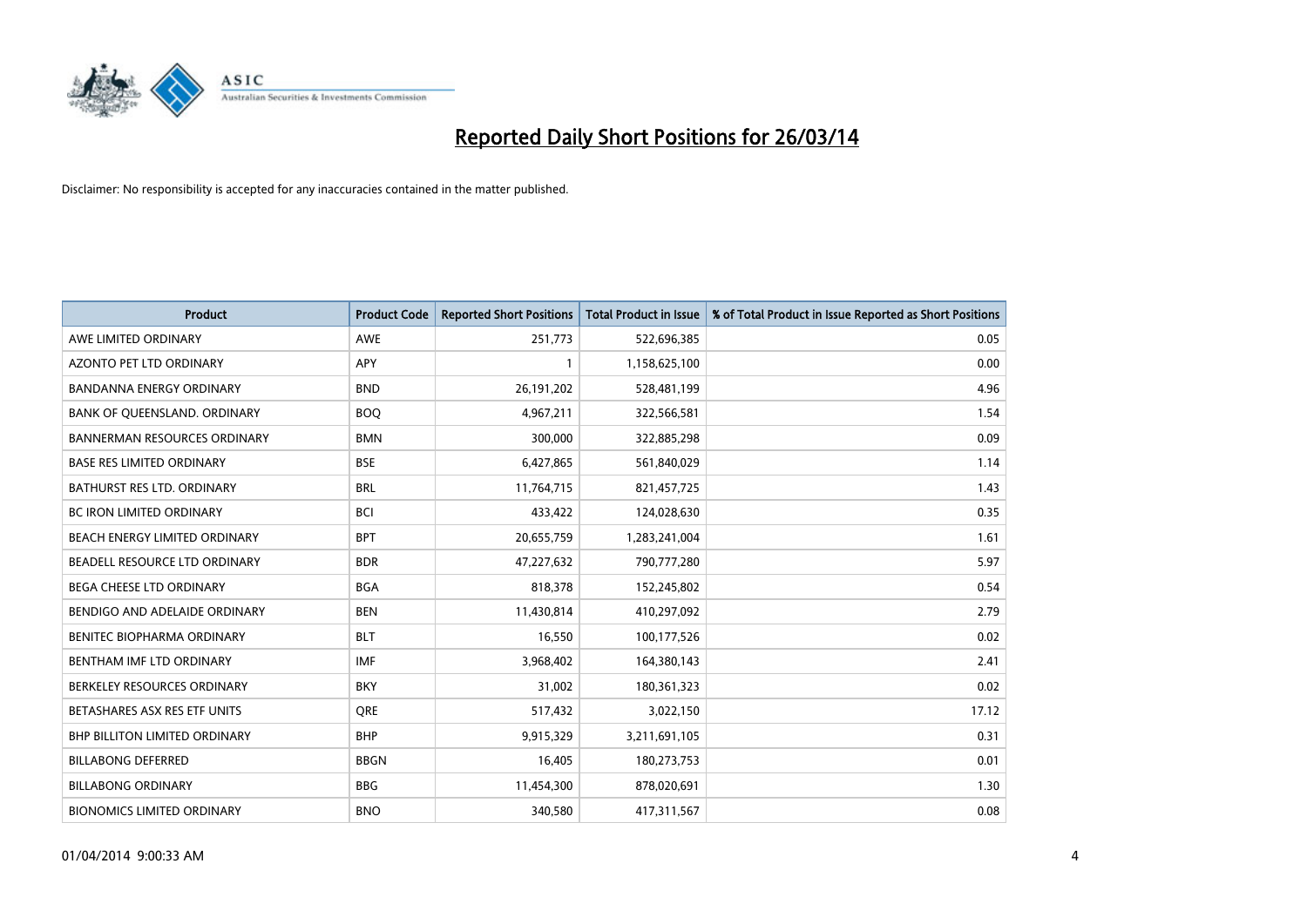

| Product                                       | <b>Product Code</b> | <b>Reported Short Positions</b> | <b>Total Product in Issue</b> | % of Total Product in Issue Reported as Short Positions |
|-----------------------------------------------|---------------------|---------------------------------|-------------------------------|---------------------------------------------------------|
| <b>BLACKMORES LIMITED ORDINARY</b>            | <b>BKL</b>          | 5,629                           | 17,046,032                    | 0.03                                                    |
| <b>BLACKTHORN RESOURCES ORD US PROHIBITED</b> | <b>BTR</b>          | 286,940                         | 164,285,950                   | 0.17                                                    |
| BLUESCOPE STEEL LTD ORDINARY                  | <b>BSL</b>          | 6,445,023                       | 558,733,728                   | 1.15                                                    |
| <b>BOART LONGYEAR ORDINARY</b>                | <b>BLY</b>          | 45,746,469                      | 461,163,412                   | 9.92                                                    |
| <b>BOOM LOGISTICS ORDINARY</b>                | <b>BOL</b>          | 78,625                          | 474,868,764                   | 0.02                                                    |
| BORAL LIMITED. ORDINARY                       | <b>BLD</b>          | 27,793,460                      | 782,736,249                   | 3.55                                                    |
| <b>BRADKEN LIMITED ORDINARY</b>               | <b>BKN</b>          | 18,031,333                      | 171,027,249                   | 10.54                                                   |
| <b>BRAMBLES LIMITED ORDINARY</b>              | <b>BXB</b>          | 1,207,146                       | 1,562,136,672                 | 0.08                                                    |
| <b>BREVILLE GROUP LTD ORDINARY</b>            | <b>BRG</b>          | 2,079,319                       | 130,095,322                   | 1.60                                                    |
| <b>BRICKWORKS LIMITED ORDINARY</b>            | <b>BKW</b>          | 38,227                          | 148,038,996                   | 0.03                                                    |
| BROCKMAN MINING LTD ORDINARY                  | <b>BCK</b>          | 36                              | 8,381,982,131                 | 0.00                                                    |
| BT INVESTMENT MNGMNT ORDINARY                 | <b>BTT</b>          | 263,823                         | 282,727,073                   | 0.09                                                    |
| <b>BURU ENERGY ORDINARY</b>                   | <b>BRU</b>          | 13,234,371                      | 298,505,530                   | 4.43                                                    |
| <b>BWP TRUST ORDINARY UNITS</b>               | <b>BWP</b>          | 6,518,993                       | 634,395,195                   | 1.03                                                    |
| CABCHARGE AUSTRALIA ORDINARY                  | CAB                 | 10,598,159                      | 120,430,683                   | 8.80                                                    |
| CALTEX AUSTRALIA ORDINARY                     | <b>CTX</b>          | 2,146,722                       | 270,000,000                   | 0.80                                                    |
| <b>CARDNO LIMITED ORDINARY</b>                | CDD                 | 6,393,179                       | 160,954,250                   | 3.97                                                    |
| <b>CARINDALE PROPERTY UNIT</b>                | <b>CDP</b>          | 504                             | 70,000,000                    | 0.00                                                    |
| CARNARVON PETROLEUM ORDINARY                  | <b>CVN</b>          | 734                             | 986,565,952                   | 0.00                                                    |
| CARSALES.COM LTD ORDINARY                     | <b>CRZ</b>          | 7,343,308                       | 237,773,965                   | 3.09                                                    |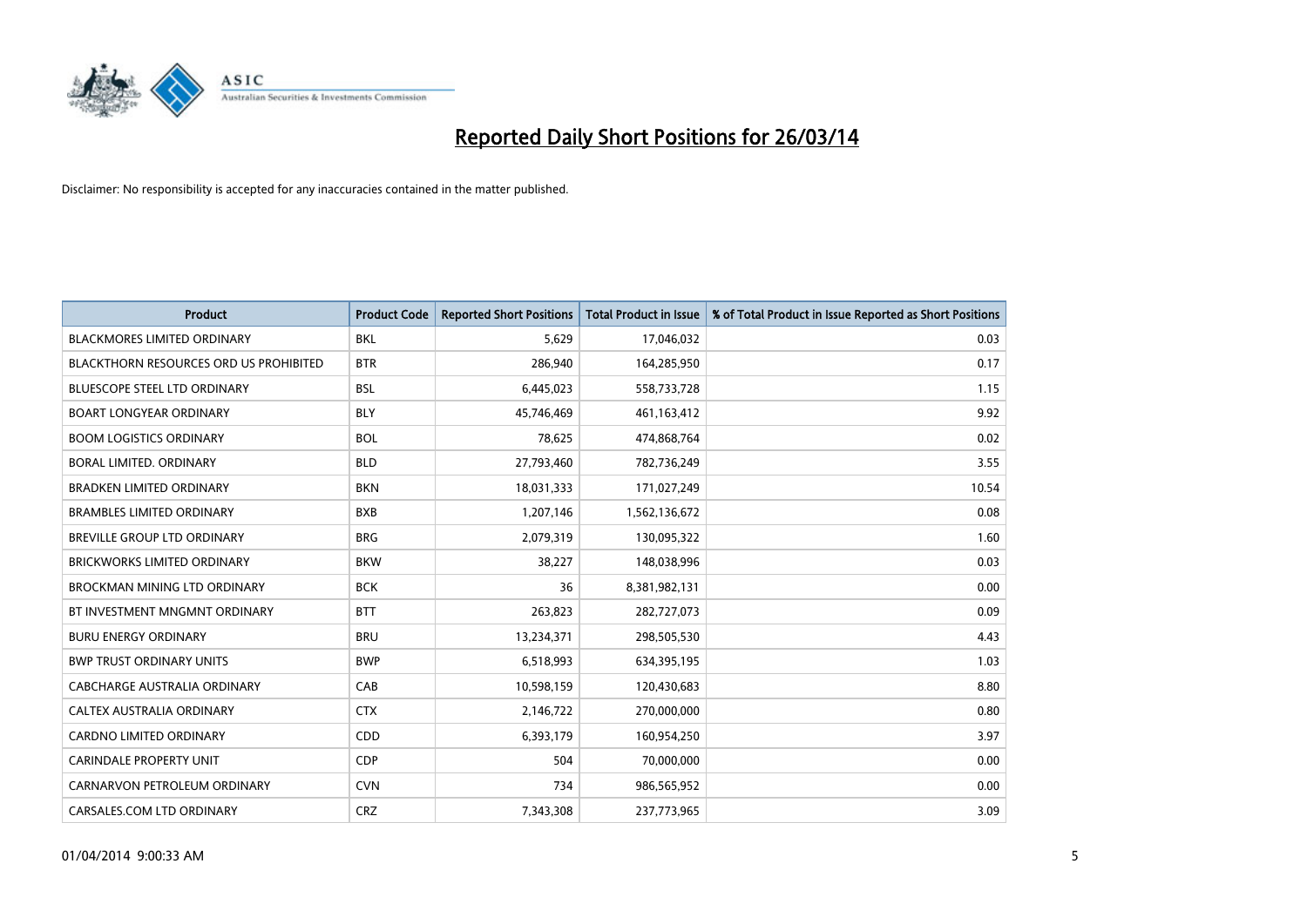

| Product                                 | <b>Product Code</b> | <b>Reported Short Positions</b> | <b>Total Product in Issue</b> | % of Total Product in Issue Reported as Short Positions |
|-----------------------------------------|---------------------|---------------------------------|-------------------------------|---------------------------------------------------------|
| <b>CASH CONVERTERS ORDINARY</b>         | CCV                 | 11,993,864                      | 426,302,767                   | 2.81                                                    |
| CEDAR WOODS PROP. ORDINARY              | <b>CWP</b>          | 84,251                          | 73,732,683                    | 0.11                                                    |
| CENTRAL PETROLEUM ORDINARY              | <b>CTP</b>          | 521,940                         | 309,219,473                   | 0.17                                                    |
| CERAMIC FUEL CELLS ORDINARY             | <b>CFU</b>          | 4,058                           | 1,771,524,324                 | 0.00                                                    |
| CFS RETAIL TRUST GRP STAPLED SECURITIES | <b>CFX</b>          | 72,768,952                      | 3,018,050,810                 | 2.41                                                    |
| CHALLENGER DIV.PRO. STAPLED UNITS       | <b>CDI</b>          | 185,184                         | 214,101,013                   | 0.09                                                    |
| <b>CHALLENGER LIMITED ORDINARY</b>      | <b>CGF</b>          | 1,186,135                       | 530,862,585                   | 0.22                                                    |
| CHARTER HALL GROUP STAPLED US PROHIBIT. | <b>CHC</b>          | 358,691                         | 347,925,558                   | 0.10                                                    |
| <b>CHARTER HALL RETAIL UNITS</b>        | <b>CQR</b>          | 10,495,036                      | 369,040,750                   | 2.84                                                    |
| <b>CHORUS LIMITED ORDINARY</b>          | <b>CNU</b>          | 518,714                         | 396,369,767                   | 0.13                                                    |
| CITIGOLD CORP LTD ORDINARY              | <b>CTO</b>          | 153,427                         | 1,495,764,906                 | 0.01                                                    |
| CLINUVEL PHARMACEUT, ORDINARY           | <b>CUV</b>          | 600                             | 38,217,038                    | 0.00                                                    |
| COAL OF AFRICA LTD ORDINARY             | <b>CZA</b>          | 426                             | 1,048,368,613                 | 0.00                                                    |
| <b>COALSPUR MINES LTD ORDINARY</b>      | <b>CPL</b>          | 6,397,137                       | 641,394,435                   | 1.00                                                    |
| <b>COBAR CONSOLIDATED ORDINARY</b>      | CCU                 | 100,000                         | 329,715,353                   | 0.03                                                    |
| COCA-COLA AMATIL ORDINARY               | <b>CCL</b>          | 14,565,678                      | 763,590,249                   | 1.91                                                    |
| COCHLEAR LIMITED ORDINARY               | <b>COH</b>          | 9,800,535                       | 57,062,020                    | 17.18                                                   |
| <b>COCKATOO COAL ORDINARY</b>           | <b>COK</b>          | 167,987                         | 4,529,134,266                 | 0.00                                                    |
| <b>CODAN LIMITED ORDINARY</b>           | <b>CDA</b>          | 608,408                         | 176,969,924                   | 0.34                                                    |
| COFFEY INTERNATIONAL ORDINARY           | <b>COF</b>          | 18,923                          | 255,833,165                   | 0.01                                                    |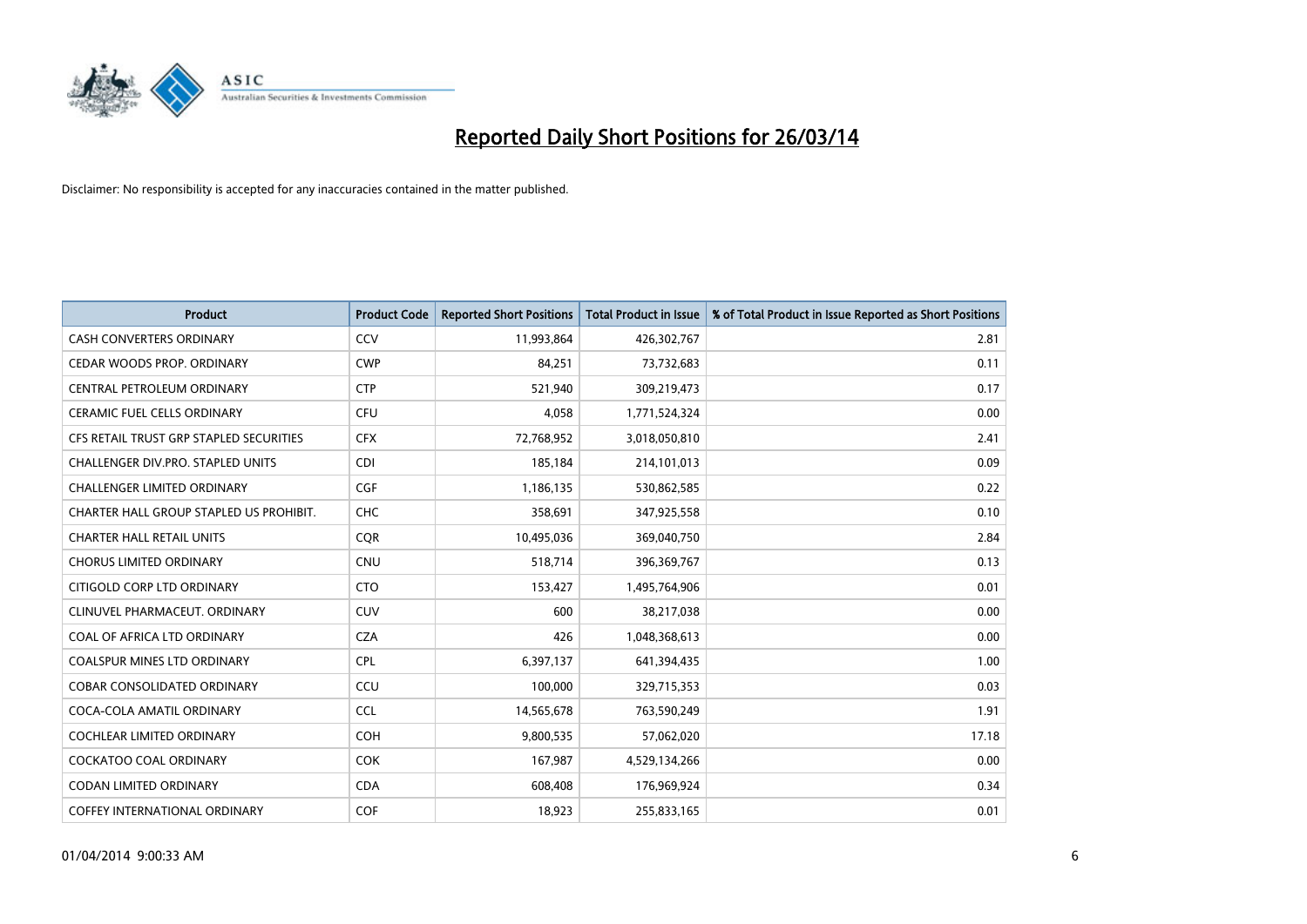

| <b>Product</b>                          | <b>Product Code</b> | <b>Reported Short Positions</b> | <b>Total Product in Issue</b> | % of Total Product in Issue Reported as Short Positions |
|-----------------------------------------|---------------------|---------------------------------|-------------------------------|---------------------------------------------------------|
| <b>COKAL LTD ORDINARY</b>               | <b>CKA</b>          | 13,650                          | 471,103,926                   | 0.00                                                    |
| <b>COLLECTION HOUSE ORDINARY</b>        | <b>CLH</b>          | 2,237,203                       | 128,969,148                   | 1.73                                                    |
| <b>COLLINS FOODS LTD ORDINARY</b>       | <b>CKF</b>          | 16,341                          | 93,000,003                    | 0.02                                                    |
| COMMONWEALTH BANK, ORDINARY             | <b>CBA</b>          | 10,603,833                      | 1,611,928,836                 | 0.66                                                    |
| <b>COMMONWEALTH PROP ORDINARY UNITS</b> | <b>CPA</b>          | 155,876                         | 2,347,003,413                 | 0.01                                                    |
| <b>COMPASS RESOURCES ORDINARY</b>       | <b>CMR</b>          | 7,472                           | 1,403,744,100                 | 0.00                                                    |
| <b>COMPUTERSHARE LTD ORDINARY</b>       | <b>CPU</b>          | 11,947,375                      | 556,203,079                   | 2.15                                                    |
| <b>COOPER ENERGY LTD ORDINARY</b>       | <b>COE</b>          | 102,819                         | 329,235,509                   | 0.03                                                    |
| CORP TRAVEL LIMITED ORDINARY            | <b>CTD</b>          | 56,128                          | 89,890,762                    | 0.06                                                    |
| <b>COVER-MORE GRP LTD ORDINARY</b>      | <b>CVO</b>          | 3,381,796                       | 317,750,000                   | 1.06                                                    |
| <b>CREDIT CORP GROUP ORDINARY</b>       | <b>CCP</b>          | 225,821                         | 46,131,882                    | 0.49                                                    |
| <b>CROMWELL PROP STAPLED SECURITIES</b> | <b>CMW</b>          | 17,180,295                      | 1,724,697,156                 | 1.00                                                    |
| <b>CROWE HORWATH AUS ORDINARY</b>       | <b>CRH</b>          | 699,972                         | 273,005,429                   | 0.26                                                    |
| <b>CROWN RESORTS LTD ORDINARY</b>       | <b>CWN</b>          | 4,174,440                       | 728,394,185                   | 0.57                                                    |
| <b>CSG LIMITED ORDINARY</b>             | CSV                 | 8,001                           | 278,973,075                   | 0.00                                                    |
| <b>CSL LIMITED ORDINARY</b>             | <b>CSL</b>          | 838,492                         | 483,611,496                   | 0.17                                                    |
| <b>CSR LIMITED ORDINARY</b>             | <b>CSR</b>          | 14,757,746                      | 506,000,315                   | 2.92                                                    |
| <b>CUDECO LIMITED ORDINARY</b>          | <b>CDU</b>          | 8,658,267                       | 234,033,408                   | 3.70                                                    |
| DART ENERGY LTD ORDINARY                | <b>DTE</b>          | 4,624,147                       | 1,108,752,733                 | 0.42                                                    |
| DATA#3 LIMITED ORDINARY                 | <b>DTL</b>          | 234.394                         | 153,974,950                   | 0.15                                                    |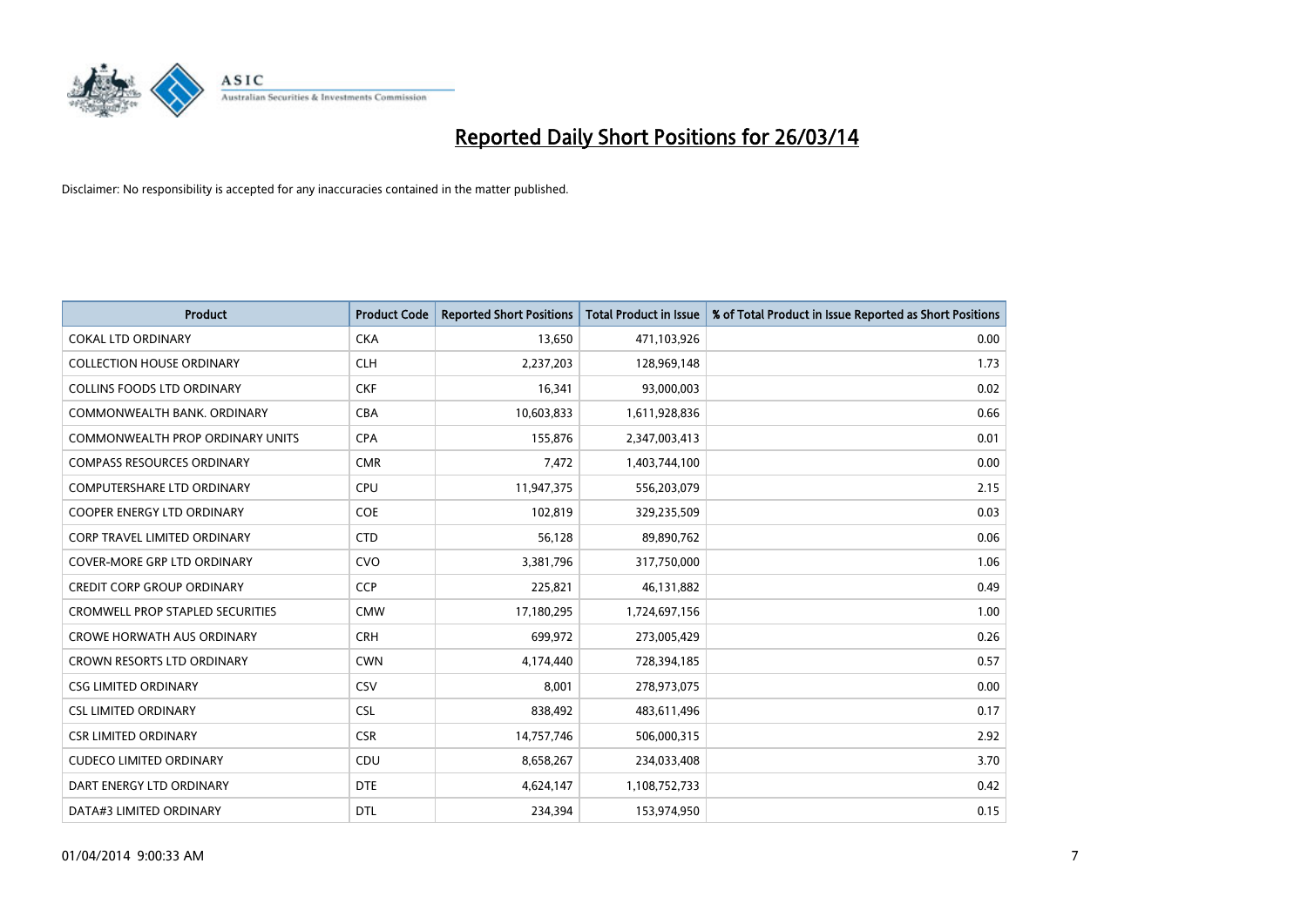

| <b>Product</b>                       | <b>Product Code</b> | <b>Reported Short Positions</b> | <b>Total Product in Issue</b> | % of Total Product in Issue Reported as Short Positions |
|--------------------------------------|---------------------|---------------------------------|-------------------------------|---------------------------------------------------------|
| DAVID JONES LIMITED ORDINARY         | <b>DJS</b>          | 28,631,067                      | 537,137,845                   | 5.33                                                    |
| <b>DECMIL GROUP LIMITED ORDINARY</b> | <b>DCG</b>          | 1,860,664                       | 168,657,794                   | 1.10                                                    |
| DEEP YELLOW LIMITED ORDINARY         | <b>DYL</b>          | 1,600,000                       | 1,617,041,367                 | 0.10                                                    |
| DEVINE LIMITED ORDINARY              | <b>DVN</b>          | 10,000                          | 158,730,556                   | 0.01                                                    |
| DEXUS PROPERTY GROUP STAPLED UNITS   | <b>DXS</b>          | 10,403,682                      | 5,379,489,824                 | 0.19                                                    |
| DICK SMITH HLDGS ORDINARY            | <b>DSH</b>          | 11,635,673                      | 236,511,364                   | 4.92                                                    |
| DISCOVERY METALS LTD ORDINARY        | <b>DML</b>          | 4,269,488                       | 560,034,418                   | 0.76                                                    |
| DOMINO PIZZA ENTERPR ORDINARY        | <b>DMP</b>          | 1,576,060                       | 85,915,713                    | 1.83                                                    |
| DONACO INTERNATIONAL ORDINARY        | <b>DNA</b>          | 2,096,104                       | 403,108,954                   | 0.52                                                    |
| DORAY MINERALS LTD ORDINARY          | <b>DRM</b>          | 1,357                           | 163,326,768                   | 0.00                                                    |
| DOWNER EDI LIMITED ORDINARY          | <b>DOW</b>          | 15,383,748                      | 435,399,975                   | 3.53                                                    |
| DRAGON MINING LTD ORDINARY           | <b>DRA</b>          | 50,000                          | 88,840,613                    | 0.06                                                    |
| DRILLSEARCH ENERGY ORDINARY          | <b>DLS</b>          | 13,380,545                      | 432,965,895                   | 3.09                                                    |
| DUET GROUP STAPLED US PROHIBIT.      | <b>DUE</b>          | 21,254,017                      | 1,317,809,323                 | 1.61                                                    |
| DULUXGROUP LIMITED ORDINARY          | <b>DLX</b>          | 1,918,113                       | 381,093,950                   | 0.50                                                    |
| <b>DWS LTD ORDINARY</b>              | <b>DWS</b>          | 5,790                           | 132,362,763                   | 0.00                                                    |
| ECHO ENTERTAINMENT ORDINARY          | <b>EGP</b>          | 28,467,288                      | 825,672,730                   | 3.45                                                    |
| <b>ELDERS LIMITED ORDINARY</b>       | <b>ELD</b>          | 19,776,311                      | 455,013,329                   | 4.35                                                    |
| ELEMENTAL MINERALS ORDINARY          | <b>ELM</b>          | 170,287                         | 303,263,391                   | 0.06                                                    |
| <b>EMECO HOLDINGS ORDINARY</b>       | <b>EHL</b>          | 15,560,842                      | 599,675,707                   | 2.59                                                    |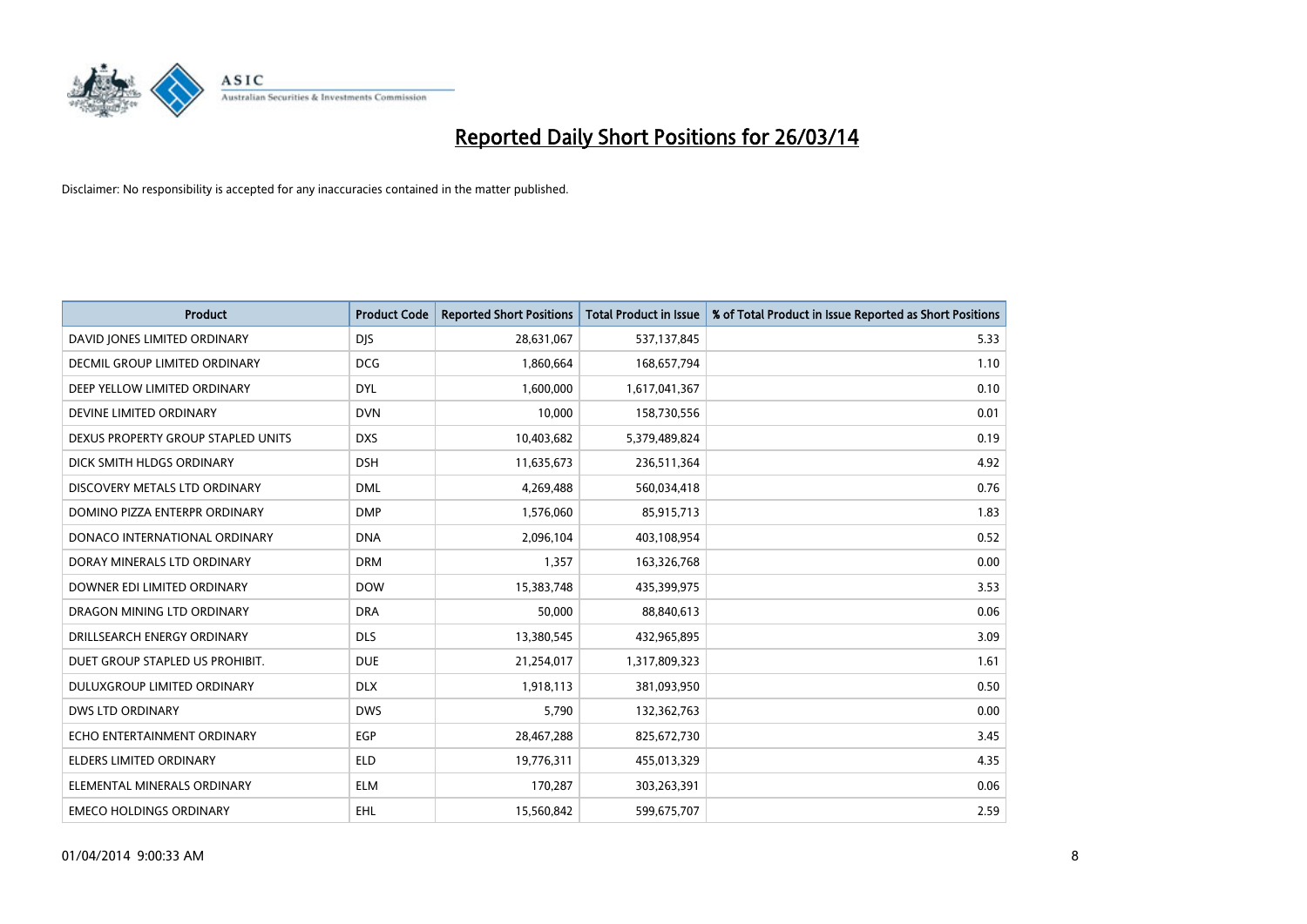

| <b>Product</b>                         | <b>Product Code</b> | <b>Reported Short Positions</b> | <b>Total Product in Issue</b> | % of Total Product in Issue Reported as Short Positions |
|----------------------------------------|---------------------|---------------------------------|-------------------------------|---------------------------------------------------------|
| <b>ENDEAVOUR MIN CORP CDI 1:1</b>      | <b>EVR</b>          | 32,525                          | 68,203,015                    | 0.05                                                    |
| ENERGY RESOURCES ORDINARY 'A'          | ERA                 | 8,031,765                       | 517,725,062                   | 1.55                                                    |
| <b>ENERGY WORLD CORPOR, ORDINARY</b>   | <b>EWC</b>          | 53,726,598                      | 1,734,166,672                 | 3.10                                                    |
| ENVESTRA LIMITED ORDINARY              | <b>ENV</b>          | 621,822                         | 1,796,808,474                 | 0.03                                                    |
| EQUATORIAL RES LTD ORDINARY            | EQX                 | 2,042                           | 122,185,353                   | 0.00                                                    |
| ERM POWER LIMITED ORDINARY             | EPW                 | 1,061,262                       | 239,269,727                   | 0.44                                                    |
| ESERVGLOBAL LIMITED ORDINARY           | ESV                 | 3,000,000                       | 253,545,997                   | 1.18                                                    |
| ETHANE PIPELINE STAPLED SECURITIES     | <b>EPX</b>          | 9,488                           | 69,302,275                    | 0.01                                                    |
| EVOLUTION MINING LTD ORDINARY          | <b>EVN</b>          | 28,783,086                      | 708,652,367                   | 4.06                                                    |
| FAIRFAX MEDIA LTD ORDINARY             | <b>FXI</b>          | 125,265,225                     | 2,351,955,725                 | 5.33                                                    |
| FANTASTIC HOLDINGS ORDINARY            | FAN                 | 19,107                          | 103,068,398                   | 0.02                                                    |
| <b>FAR LTD ORDINARY</b>                | <b>FAR</b>          | 27,129,070                      | 2,499,846,742                 | 1.09                                                    |
| FEDERATION CNTRES ORD/UNIT STAPLED SEC | FDC                 | 5,326,869                       | 1,427,641,565                 | 0.37                                                    |
| FISHER & PAYKEL H. ORDINARY            | FPH                 | 1,621,730                       | 551,103,383                   | 0.29                                                    |
| FLEETWOOD CORP ORDINARY                | <b>FWD</b>          | 2,434,266                       | 60,522,619                    | 4.02                                                    |
| FLETCHER BUILDING ORDINARY             | <b>FBU</b>          | 1,970,190                       | 687,854,788                   | 0.29                                                    |
| FLEXIGROUP LIMITED ORDINARY            | <b>FXL</b>          | 1,059,055                       | 304,096,060                   | 0.35                                                    |
| FLIGHT CENTRE TRAVEL ORDINARY          | <b>FLT</b>          | 6,013,479                       | 100,554,606                   | 5.98                                                    |
| FLINDERS MINES LTD ORDINARY            | <b>FMS</b>          | 4,359,733                       | 2,100,866,748                 | 0.21                                                    |
| FOCUS MINERALS LTD ORDINARY            | <b>FML</b>          | 10,000,000                      | 9,137,375,877                 | 0.11                                                    |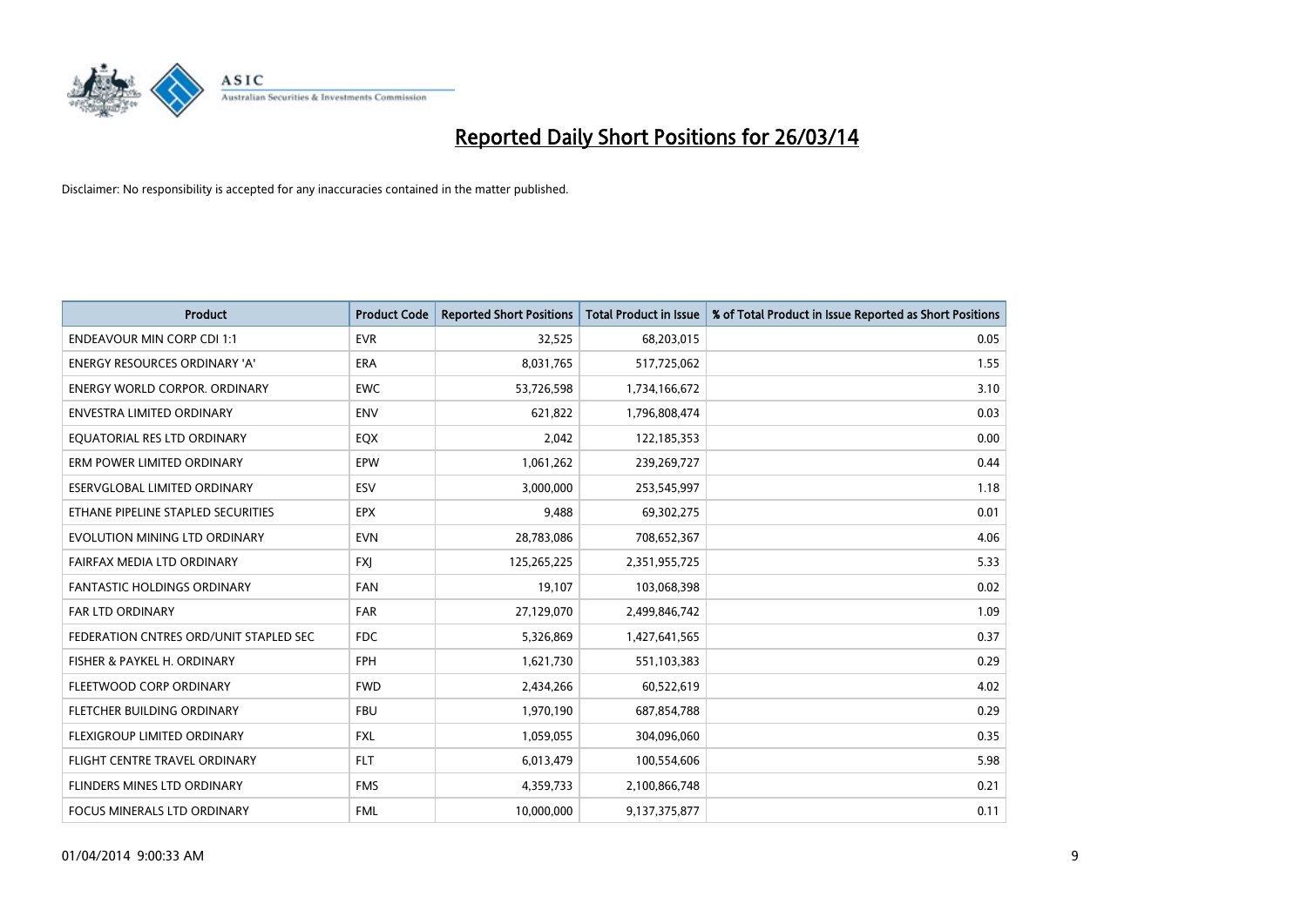

| <b>Product</b>                                   | <b>Product Code</b> | <b>Reported Short Positions</b> | <b>Total Product in Issue</b> | % of Total Product in Issue Reported as Short Positions |
|--------------------------------------------------|---------------------|---------------------------------|-------------------------------|---------------------------------------------------------|
| FONTERRA SHARE FUND ORDINARY UNITS               | <b>FSF</b>          | 80                              | 106,700,484                   | 0.00                                                    |
| <b>FORGE GROUP LIMITED ORDINARY</b>              | <b>FGE</b>          | 4,264,315                       | 86,169,014                    | 4.95                                                    |
| FORTESCUE METALS GRP ORDINARY                    | <b>FMG</b>          | 160,019,632                     | 3,113,798,151                 | 5.14                                                    |
| <b>G.U.D. HOLDINGS ORDINARY</b>                  | GUD                 | 3,853,183                       | 71,241,319                    | 5.41                                                    |
| <b>G8 EDUCATION LIMITED ORDINARY</b>             | <b>GEM</b>          | 5,239,620                       | 301,705,105                   | 1.74                                                    |
| <b>GALAXY RESOURCES ORDINARY</b>                 | GXY                 | 329,458                         | 1,027,073,389                 | 0.03                                                    |
| <b>GBST HOLDINGS ORDINARY</b>                    | GBT                 | 36,332                          | 66,561,725                    | 0.05                                                    |
| <b>GDI PROPERTY GRP STAPLED SECURITIES</b>       | GDI                 | 4,284,413                       | 567,575,025                   | 0.75                                                    |
| <b>GENETIC TECHNOLOGIES ORDINARY</b>             | GTG                 | 1,594,500                       | 647,339,902                   | 0.25                                                    |
| <b>GEODYNAMICS LIMITED ORDINARY</b>              | GDY                 | 820                             | 406,452,608                   | 0.00                                                    |
| GI DYNAMICS, INC CDI US PROHIBITED               | GID                 | 920,140                         | 398,231,465                   | 0.23                                                    |
| <b>GINDALBIE METALS LTD ORDINARY</b>             | <b>GBG</b>          | 39,963,303                      | 1,493,660,842                 | 2.68                                                    |
| <b>GOODMAN FIELDER, ORDINARY</b>                 | <b>GFF</b>          | 41,859,936                      | 1,955,559,207                 | 2.14                                                    |
| <b>GOODMAN GROUP STAPLED</b>                     | <b>GMG</b>          | 3,878,916                       | 1,727,685,976                 | 0.22                                                    |
| <b>GPT GROUP STAPLED SEC.</b>                    | <b>GPT</b>          | 7,206,624                       | 1,685,779,634                 | 0.43                                                    |
| <b>GRAINCORP LIMITED A CLASS ORDINARY</b>        | <b>GNC</b>          | 2,313,546                       | 228,855,628                   | 1.01                                                    |
| <b>GRANGE RESOURCES. ORDINARY</b>                | GRR                 | 4,710,547                       | 1,157,097,869                 | 0.41                                                    |
| <b>GREENCROSS LIMITED ORDINARY</b>               | GXL                 | 10,374                          | 90,893,174                    | 0.01                                                    |
| <b>GREENLAND MIN EN LTD ORDINARY</b>             | GGG                 | 4,053,185                       | 574,572,911                   | 0.71                                                    |
| <b>GROWTHPOINT PROPERTY ORD/UNIT STAPLED SEC</b> | GOZ                 | 8,626                           | 488,029,437                   | 0.00                                                    |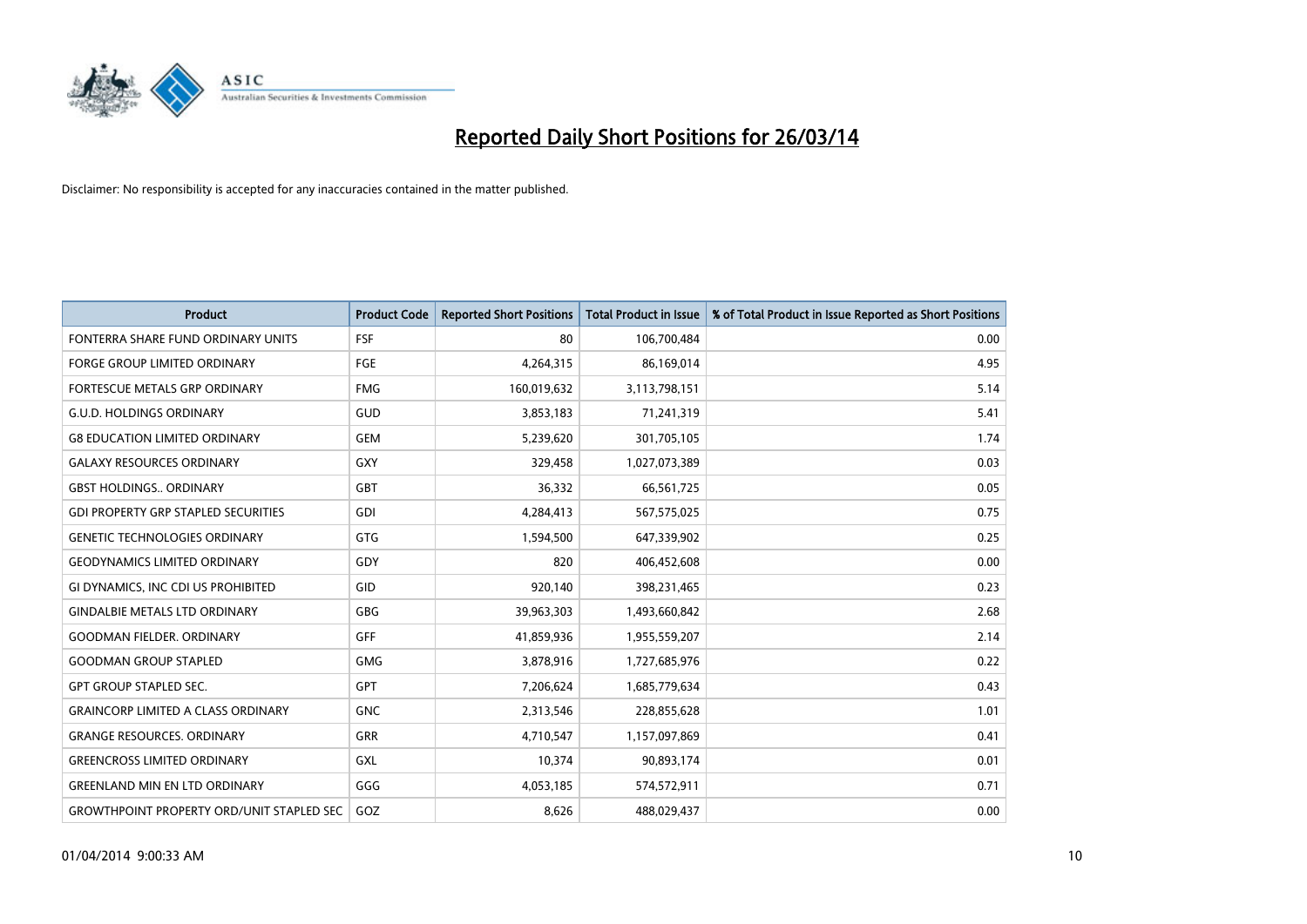

| Product                              | <b>Product Code</b> | <b>Reported Short Positions</b> | <b>Total Product in Issue</b> | % of Total Product in Issue Reported as Short Positions |
|--------------------------------------|---------------------|---------------------------------|-------------------------------|---------------------------------------------------------|
| <b>GRYPHON MINERALS LTD ORDINARY</b> | GRY                 | 4,503,085                       | 400,889,282                   | 1.12                                                    |
| <b>GUILDFORD COAL LTD ORDINARY</b>   | <b>GUF</b>          | 216,030                         | 744,594,332                   | 0.03                                                    |
| <b>GUINNESS PEAT GROUP. CDI 1:1</b>  | <b>GPG</b>          | 81,925                          | 179,896,960                   | 0.05                                                    |
| <b>GWA GROUP LTD ORDINARY</b>        | <b>GWA</b>          | 10,538,179                      | 306,533,770                   | 3.44                                                    |
| <b>HARVEY NORMAN ORDINARY</b>        | <b>HVN</b>          | 60,934,304                      | 1,062,316,784                 | 5.74                                                    |
| <b>HENDERSON GROUP CDI 1:1</b>       | <b>HGG</b>          | 1,509,184                       | 632,597,144                   | 0.24                                                    |
| HFA HOLDINGS LIMITED ORDINARY        | <b>HFA</b>          | 3,809                           | 118,738,157                   | 0.00                                                    |
| <b>HIGHLANDS PACIFIC ORDINARY</b>    | <b>HIG</b>          | 10,001                          | 854,261,346                   | 0.00                                                    |
| HILLGROVE RES LTD ORDINARY           | <b>HGO</b>          | 15,647,729                      | 1,180,889,221                 | 1.33                                                    |
| <b>HILLS LTD ORDINARY</b>            | <b>HIL</b>          | 500,000                         | 235,641,350                   | 0.21                                                    |
| HORIZON OIL LIMITED ORDINARY         | <b>HZN</b>          | 97,170,334                      | 1,301,147,932                 | 7.47                                                    |
| HOT CHILI LTD ORDINARY               | <b>HCH</b>          | 10,000                          | 347,732,196                   | 0.00                                                    |
| HOTEL PROPERTY STAPLED               | <b>HPI</b>          | 205,592                         | 132,870,000                   | 0.15                                                    |
| <b>ICAR ASIA LTD ORDINARY</b>        | ICQ                 | 63,554                          | 121,346,281                   | 0.05                                                    |
| <b>ICON ENERGY LIMITED ORDINARY</b>  | ICN                 | 2,926                           | 615,774,351                   | 0.00                                                    |
| <b>IINET LIMITED ORDINARY</b>        | <b>IIN</b>          | 1,074,907                       | 161,238,847                   | 0.67                                                    |
| <b>ILUKA RESOURCES ORDINARY</b>      | ILU                 | 40,757,963                      | 418,700,517                   | 9.73                                                    |
| <b>IMDEX LIMITED ORDINARY</b>        | <b>IMD</b>          | 4,828,981                       | 210,473,188                   | 2.29                                                    |
| <b>INCITEC PIVOT ORDINARY</b>        | IPL                 | 19,659,894                      | 1,644,919,097                 | 1.20                                                    |
| INDEPENDENCE GROUP ORDINARY          | <b>IGO</b>          | 3,934,622                       | 233,323,905                   | 1.69                                                    |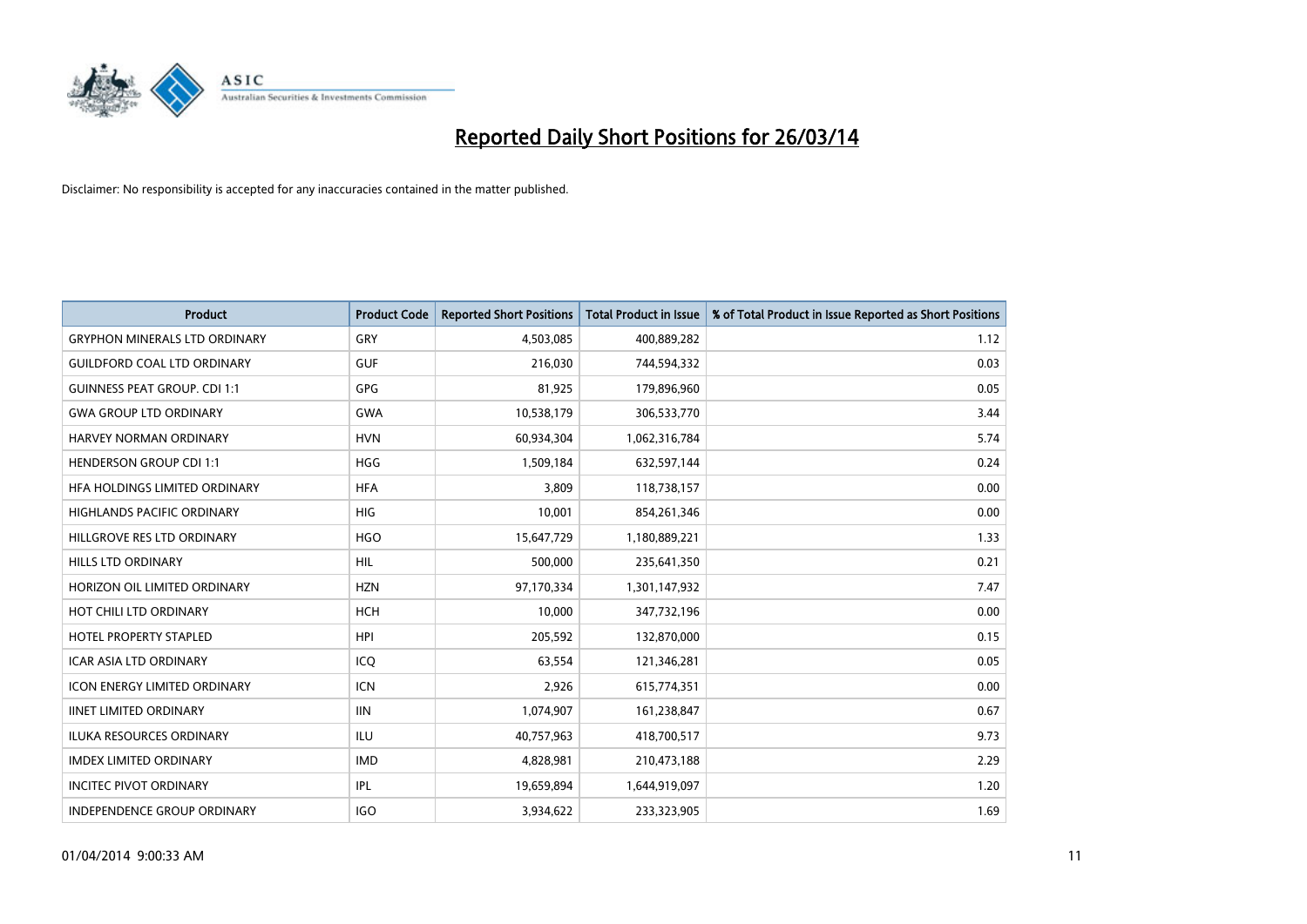

| <b>Product</b>                           | <b>Product Code</b> | <b>Reported Short Positions</b> | <b>Total Product in Issue</b> | % of Total Product in Issue Reported as Short Positions |
|------------------------------------------|---------------------|---------------------------------|-------------------------------|---------------------------------------------------------|
| <b>INDO MINES LIMITED ORDINARY</b>       | <b>IDO</b>          | 442,615                         | 538,026,598                   | 0.08                                                    |
| INDOCHINE MINING LTD ORDINARY            | IDC                 | 18,008                          | 965,200,471                   | 0.00                                                    |
| <b>INDOPHIL RESOURCES ORDINARY</b>       | <b>IRN</b>          | 713,112                         | 1,203,146,194                 | 0.06                                                    |
| <b>INDUSTRIA REIT STAPLED</b>            | <b>IDR</b>          | 69,463                          | 125,000,001                   | 0.06                                                    |
| <b>INFIGEN ENERGY STAPLED SECURITIES</b> | <b>IFN</b>          | 3,184,412                       | 764,993,434                   | 0.42                                                    |
| <b>INFRATIL LIMITED ORDINARY</b>         | IFZ                 | 81,000                          | 602,983,776                   | 0.01                                                    |
| <b>INGENIA GROUP STAPLED SECURITIES</b>  | <b>INA</b>          | 689,725                         | 676,240,232                   | 0.10                                                    |
| <b>INSURANCE AUSTRALIA ORDINARY</b>      | IAG                 | 8,881,749                       | 2,341,618,048                 | 0.38                                                    |
| <b>INTREPID MINES ORDINARY</b>           | IAU                 | 18,745,106                      | 556,689,740                   | 3.37                                                    |
| INVESTA OFFICE FUND STAPLED SECURITIES   | IOF.                | 1,570,465                       | 614,047,458                   | 0.26                                                    |
| <b>INVOCARE LIMITED ORDINARY</b>         | <b>IVC</b>          | 4,160,256                       | 110,030,298                   | 3.78                                                    |
| <b>IOOF HOLDINGS LTD ORDINARY</b>        | IFL                 | 2,014,429                       | 232,118,034                   | 0.87                                                    |
| <b>IPROPERTY GROUP LTD ORDINARY</b>      | <b>IPP</b>          | 632,528                         | 181,415,005                   | 0.35                                                    |
| <b>IRESS LIMITED ORDINARY</b>            | <b>IRE</b>          | 293,264                         | 158,585,126                   | 0.18                                                    |
| <b>IRON ORE HOLDINGS ORDINARY</b>        | <b>IOH</b>          | 26,197                          | 161,174,005                   | 0.02                                                    |
| <b>ISELECT LTD ORDINARY</b>              | <b>ISU</b>          | 320,314                         | 260,889,894                   | 0.12                                                    |
| <b>ISONEA LIMITED ORDINARY</b>           | <b>ISN</b>          | 2,000                           | 264,304,007                   | 0.00                                                    |
| JAMES HARDIE INDUST CHESS DEPOSITARY INT | <b>IHX</b>          | 3,416,255                       | 446,386,563                   | 0.77                                                    |
| <b>IB HI-FI LIMITED ORDINARY</b>         | <b>JBH</b>          | 12,381,626                      | 100,385,400                   | 12.33                                                   |
| <b>KAGARA LTD ORDINARY</b>               | KZL                 | 3,350,441                       | 798,953,117                   | 0.42                                                    |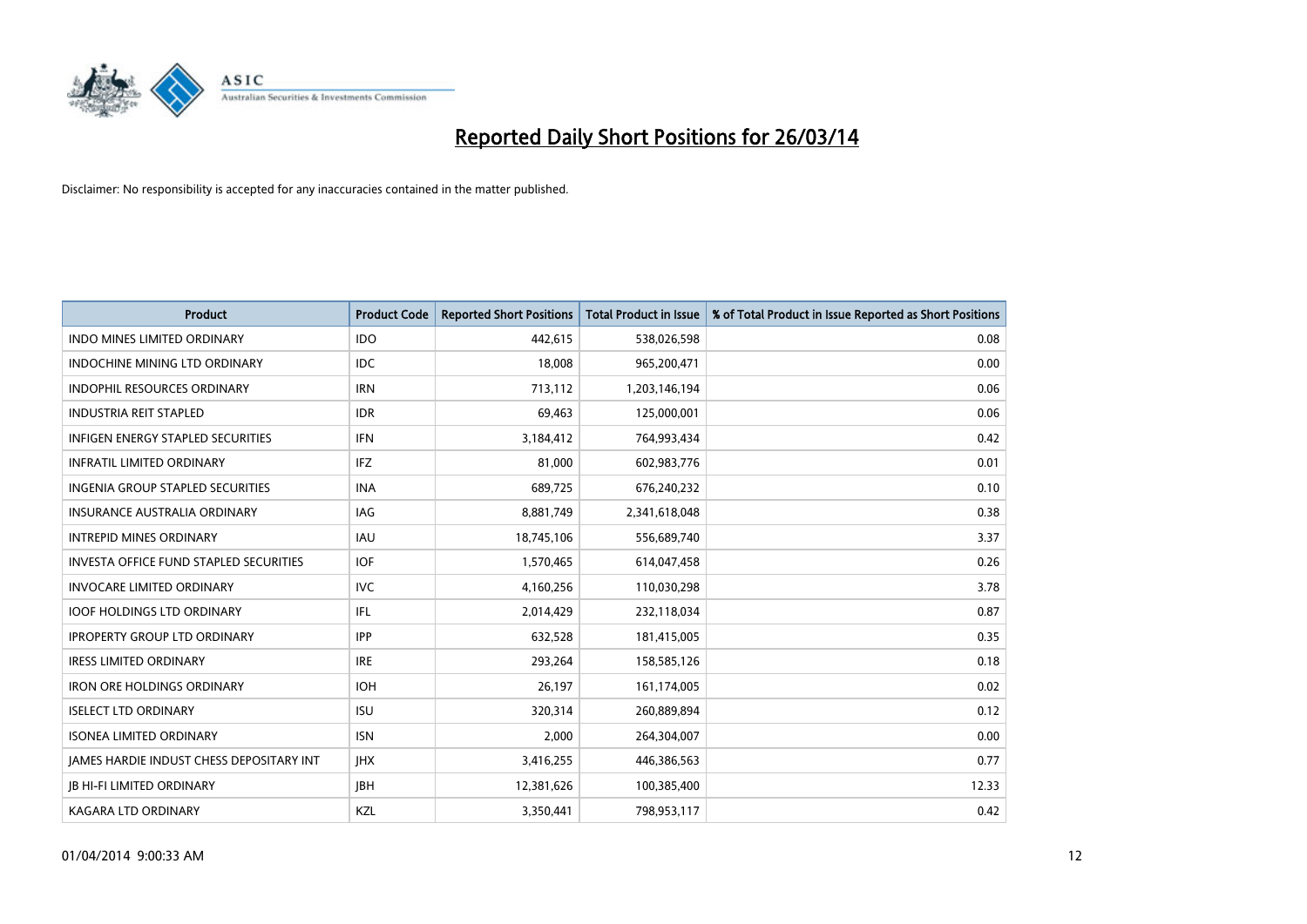

| <b>Product</b>                        | <b>Product Code</b> | <b>Reported Short Positions</b> | <b>Total Product in Issue</b> | % of Total Product in Issue Reported as Short Positions |
|---------------------------------------|---------------------|---------------------------------|-------------------------------|---------------------------------------------------------|
| KAROON GAS AUSTRALIA ORDINARY         | <b>KAR</b>          | 10,994,777                      | 255,841,581                   | 4.30                                                    |
| KATHMANDU HOLD LTD ORDINARY           | <b>KMD</b>          | 131,551                         | 200,473,338                   | 0.07                                                    |
| <b>KBL MINING LIMITED ORDINARY</b>    | <b>KBL</b>          | 1,820                           | 393,535,629                   | 0.00                                                    |
| KINGSGATE CONSOLID. ORDINARY          | <b>KCN</b>          | 18,223,307                      | 164,154,349                   | 11.10                                                   |
| KINGSROSE MINING LTD ORDINARY         | <b>KRM</b>          | 260,442                         | 358,611,493                   | 0.07                                                    |
| LEIGHTON HOLDINGS ORDINARY            | LEI                 | 15,019,333                      | 337,662,188                   | 4.45                                                    |
| LEND LEASE GROUP UNIT/ORD STAPLED     | LLC                 | 5,004,179                       | 577,475,833                   | 0.87                                                    |
| LIQUEFIED NATURAL ORDINARY            | <b>LNG</b>          | 431                             | 355,829,015                   | 0.00                                                    |
| LYCOPODIUM LIMITED ORDINARY           | LYL                 | 1,001                           | 38,955,103                    | 0.00                                                    |
| <b>LYNAS CORPORATION ORDINARY</b>     | <b>LYC</b>          | 132,205,579                     | 1,961,160,594                 | 6.74                                                    |
| <b>M2 GRP LTD ORDINARY</b>            | <b>MTU</b>          | 13,639,168                      | 179,501,351                   | 7.60                                                    |
| <b>MACA LIMITED ORDINARY</b>          | <b>MLD</b>          | 198,791                         | 202,676,373                   | 0.10                                                    |
| MACMAHON HOLDINGS ORDINARY            | MAH                 | 84,031                          | 1,261,699,966                 | 0.01                                                    |
| MACO ATLAS ROADS GRP ORDINARY STAPLED | <b>MOA</b>          | 7,169,421                       | 487,230,540                   | 1.47                                                    |
| MACQUARIE GROUP LTD ORDINARY          | <b>MQG</b>          | 1,251,762                       | 321,074,750                   | 0.39                                                    |
| MAGELLAN FIN GRP LTD ORDINARY         | <b>MFG</b>          | 1,921,914                       | 157,051,924                   | 1.22                                                    |
| MATRIX C & E LTD ORDINARY             | <b>MCE</b>          | 2,869,244                       | 94,555,428                    | 3.03                                                    |
| <b>MAVERICK DRILLING ORDINARY</b>     | <b>MAD</b>          | 7,688,410                       | 468,004,529                   | 1.64                                                    |
| <b>MAXITRANS INDUSTRIES ORDINARY</b>  | MXI                 | 346,717                         | 185,075,653                   | 0.19                                                    |
| MAYNE PHARMA LTD ORDINARY             | <b>MYX</b>          | 927,843                         | 586,651,477                   | 0.16                                                    |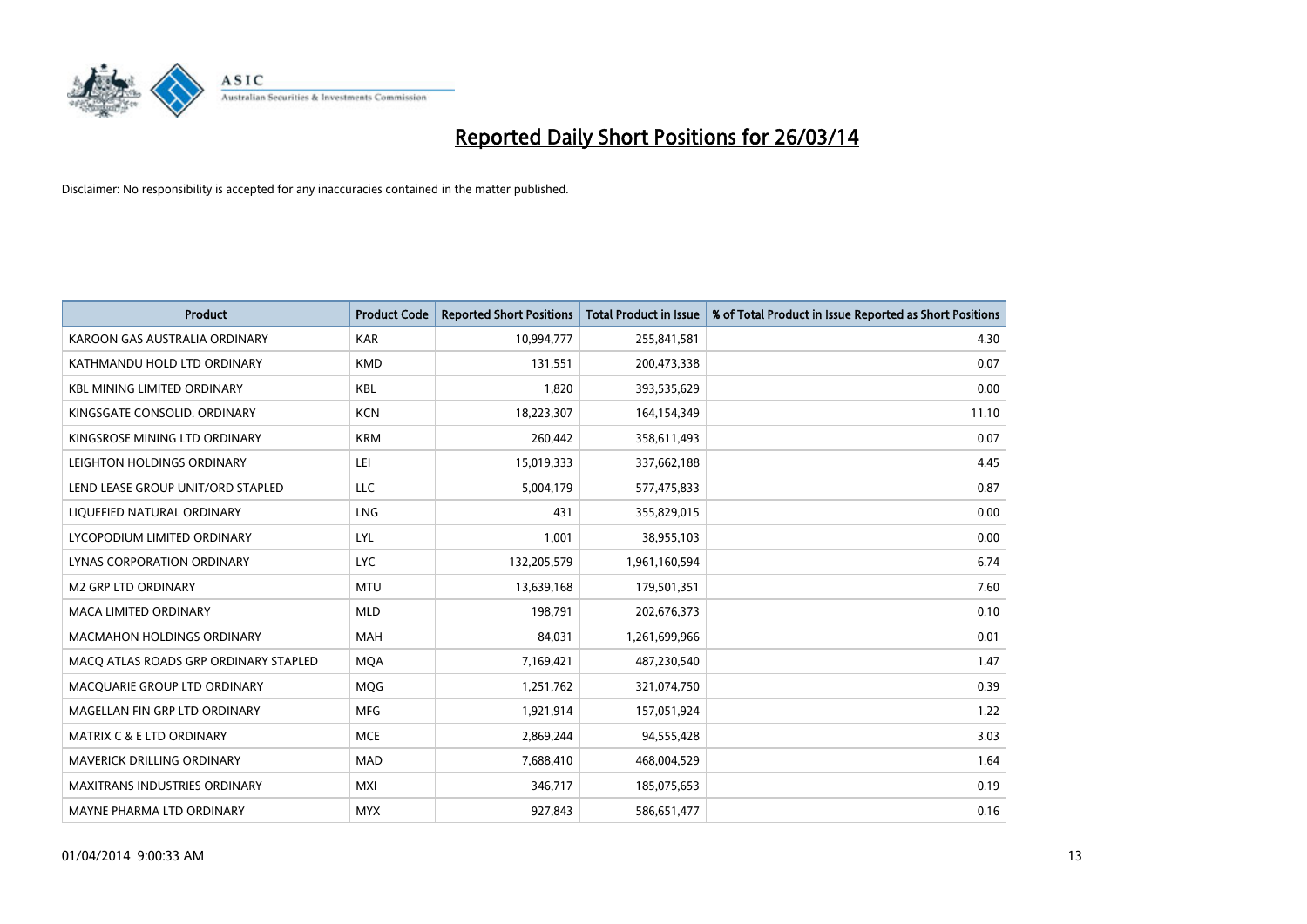

| <b>Product</b>                      | <b>Product Code</b> | <b>Reported Short Positions</b> | <b>Total Product in Issue</b> | % of Total Product in Issue Reported as Short Positions |
|-------------------------------------|---------------------|---------------------------------|-------------------------------|---------------------------------------------------------|
| <b>MCALEESE LTD ORDINARY</b>        | <b>MCS</b>          | 23,000                          | 287,365,502                   | 0.01                                                    |
| MCMILLAN SHAKESPEARE ORDINARY       | <b>MMS</b>          | 240,960                         | 74,523,965                    | 0.32                                                    |
| MCPHERSON'S LTD ORDINARY            | <b>MCP</b>          | 150,952                         | 93,994,381                    | 0.16                                                    |
| MEDUSA MINING LTD ORDINARY          | <b>MML</b>          | 8,056,712                       | 207,794,301                   | 3.88                                                    |
| MERIDIAN ENERGY INSTALMENT RECEIPTS | <b>MEZCA</b>        | 279,904                         | 1,255,413,626                 | 0.02                                                    |
| <b>MERMAID MARINE ORDINARY</b>      | <b>MRM</b>          | 5,537,393                       | 334,111,938                   | 1.66                                                    |
| MESOBLAST LIMITED ORDINARY          | <b>MSB</b>          | 18,060,528                      | 321,210,394                   | 5.62                                                    |
| METALS X LIMITED ORDINARY           | <b>MLX</b>          | 638,056                         | 1,655,386,110                 | 0.04                                                    |
| METCASH LIMITED ORDINARY            | <b>MTS</b>          | 104,724,070                     | 888,338,048                   | 11.79                                                   |
| MIGHTY RIVER POWER ORDINARY         | <b>MYT</b>          | 3,676,381                       | 1,400,012,517                 | 0.26                                                    |
| MILLENNIUM MIN LTD ORDINARY         | <b>MOY</b>          | 2,316                           | 217,695,372                   | 0.00                                                    |
| MINCOR RESOURCES NL ORDINARY        | <b>MCR</b>          | 1,001,903                       | 188,208,274                   | 0.53                                                    |
| MINERAL DEPOSITS ORDINARY           | <b>MDL</b>          | 667,172                         | 103,538,786                   | 0.64                                                    |
| MINERAL RESOURCES, ORDINARY         | <b>MIN</b>          | 6,019,513                       | 186,312,198                   | 3.23                                                    |
| MINT WIRELESS ORDINARY              | <b>MNW</b>          | 1,002,223                       | 403,872,395                   | 0.25                                                    |
| MIRABELA NICKEL LTD ORDINARY        | <b>MBN</b>          | 18,855,648                      | 876,801,147                   | 2.15                                                    |
| MIRVAC GROUP STAPLED SECURITIES     | <b>MGR</b>          | 2,886,227                       | 3,691,853,748                 | 0.08                                                    |
| MOBILE EMBRACE LTD ORDINARY         | <b>MBE</b>          | 385,152                         | 323,077,790                   | 0.12                                                    |
| MOLOPO ENERGY LTD ORDINARY          | <b>MPO</b>          | 268,667                         | 247,275,840                   | 0.11                                                    |
| <b>MONADELPHOUS GROUP ORDINARY</b>  | <b>MND</b>          | 12,984,980                      | 92,308,047                    | 14.07                                                   |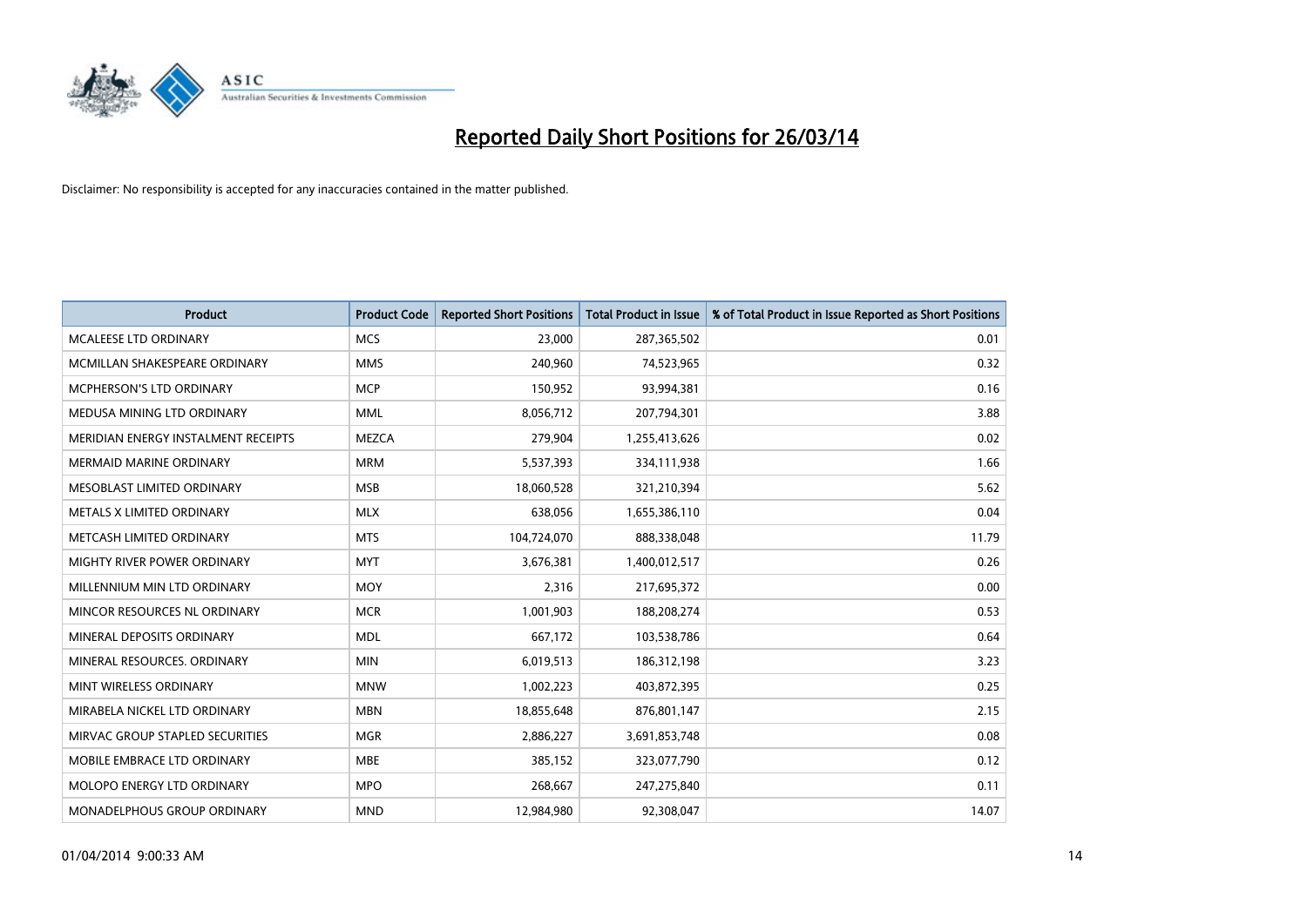

| <b>Product</b>                    | <b>Product Code</b> | <b>Reported Short Positions</b> | <b>Total Product in Issue</b> | % of Total Product in Issue Reported as Short Positions |
|-----------------------------------|---------------------|---------------------------------|-------------------------------|---------------------------------------------------------|
| MORTGAGE CHOICE LTD ORDINARY      | <b>MOC</b>          | 11,257                          | 123,780,387                   | 0.01                                                    |
| MOUNT GIBSON IRON ORDINARY        | MGX                 | 5,789,199                       | 1,090,584,232                 | 0.53                                                    |
| MULTIPLEX SITES SITES             | <b>MXUPA</b>        | 1,670                           | 4,500,000                     | 0.04                                                    |
| MURCHISON METALS LTD ORDINARY     | <b>MMX</b>          | 216,291                         | 450,497,346                   | 0.05                                                    |
| <b>MYER HOLDINGS LTD ORDINARY</b> | <b>MYR</b>          | 73,625,694                      | 585,684,551                   | 12.57                                                   |
| <b>MYSTATE LIMITED ORDINARY</b>   | <b>MYS</b>          | 1,457                           | 87,234,451                    | 0.00                                                    |
| NANOSONICS LIMITED ORDINARY       | <b>NAN</b>          | 160,274                         | 263,798,826                   | 0.06                                                    |
| NATIONAL AUST. BANK ORDINARY      | <b>NAB</b>          | 5,643,300                       | 2,353,760,289                 | 0.24                                                    |
| NATIONAL STORAGE STAPLED          | <b>NSR</b>          | 1,676,468                       | 244,897,097                   | 0.68                                                    |
| NAVITAS LIMITED ORDINARY          | <b>NVT</b>          | 3,331,844                       | 375,712,581                   | 0.89                                                    |
| NEARMAP LTD ORDINARY              | <b>NEA</b>          | 38,489                          | 337,346,101                   | 0.01                                                    |
| NEON ENERGY LIMITED ORDINARY      | <b>NEN</b>          | 242,166                         | 553,037,848                   | 0.04                                                    |
| NEW HOPE CORPORATION ORDINARY     | <b>NHC</b>          | 598,533                         | 830,933,112                   | 0.07                                                    |
| NEWCREST MINING ORDINARY          | <b>NCM</b>          | 6,787,946                       | 766,510,971                   | 0.89                                                    |
| NEWS CORP A NON-VOTING CDI        | <b>NWSLV</b>        | 405,303                         | 3,390,091                     | 11.96                                                   |
| NEWS CORP B VOTING CDI            | <b>NWS</b>          | 2,443,032                       | 19,315,405                    | 12.65                                                   |
| NEWSAT LIMITED ORDINARY           | <b>NWT</b>          | 5,775,336                       | 612,199,841                   | 0.94                                                    |
| NEXTDC LIMITED ORDINARY           | <b>NXT</b>          | 9,942,923                       | 192,904,486                   | 5.15                                                    |
| NEXUS ENERGY LIMITED ORDINARY     | <b>NXS</b>          | 1,462,101                       | 1,330,219,459                 | 0.11                                                    |
| NIB HOLDINGS LIMITED ORDINARY     | <b>NHF</b>          | 3,749,671                       | 439,004,182                   | 0.85                                                    |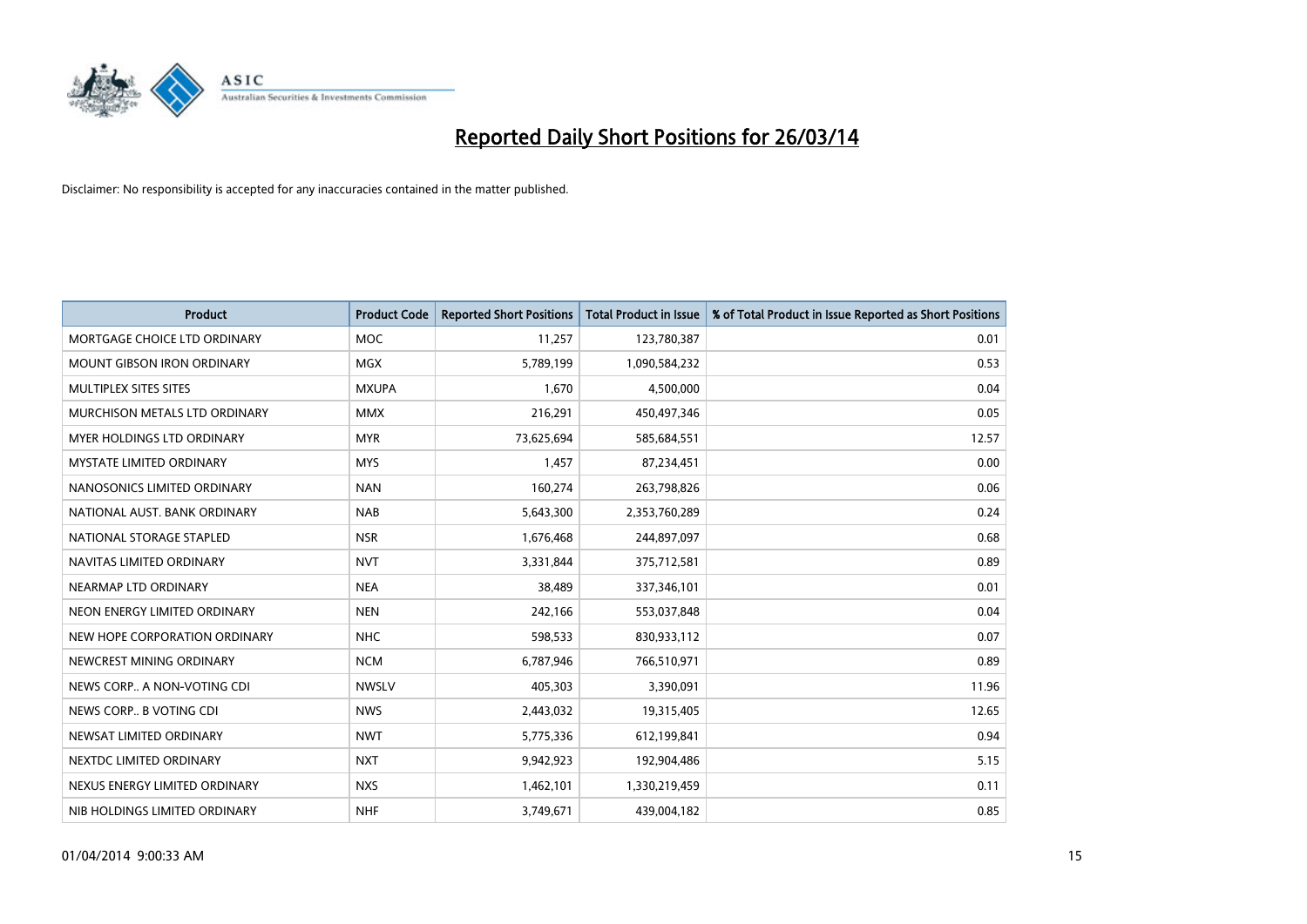

| <b>Product</b>                        | <b>Product Code</b> | <b>Reported Short Positions</b> | <b>Total Product in Issue</b> | % of Total Product in Issue Reported as Short Positions |
|---------------------------------------|---------------------|---------------------------------|-------------------------------|---------------------------------------------------------|
| NICK SCALI LIMITED ORDINARY           | <b>NCK</b>          | 2,001                           | 81,000,000                    | 0.00                                                    |
| NIDO PETROLEUM ORDINARY               | <b>NDO</b>          | 47,402                          | 2,048,317,635                 | 0.00                                                    |
| NINE ENTERTAINMENT ORDINARY           | <b>NEC</b>          | 11,880,496                      | 940,295,023                   | 1.26                                                    |
| NOBLE MINERAL RES ORDINARY            | <b>NMG</b>          | 2,365,726                       | 666,397,952                   | 0.36                                                    |
| NORTHERN IRON LTD ORDINARY            | <b>NFE</b>          | 15,121                          | 484,405,314                   | 0.00                                                    |
| NORTHERN STAR ORDINARY                | <b>NST</b>          | 2,543,340                       | 578,591,915                   | 0.44                                                    |
| NOVOGEN LIMITED ORDINARY              | <b>NRT</b>          | 164,193                         | 168,557,834                   | 0.10                                                    |
| NRW HOLDINGS LIMITED ORDINARY         | <b>NWH</b>          | 18,880,764                      | 278,888,011                   | 6.77                                                    |
| NUCOAL RESOURCES LTD ORDINARY         | <b>NCR</b>          | 1                               | 768,612,354                   | 0.00                                                    |
| NUFARM LIMITED ORDINARY               | <b>NUF</b>          | 16,830,871                      | 263,725,895                   | 6.38                                                    |
| OAKTON LIMITED ORDINARY               | <b>OKN</b>          | 167,473                         | 89,990,235                    | 0.19                                                    |
| OCEANAGOLD CORP. CHESS DEPOSITARY INT | <b>OGC</b>          | 3,962,770                       | 300,499,041                   | 1.32                                                    |
| OIL SEARCH LTD ORDINARY               | OSH                 | 19,740,896                      | 1,492,751,394                 | 1.32                                                    |
| OM HOLDINGS LIMITED ORDINARY          | <b>OMH</b>          | 1,926,852                       | 733,423,337                   | 0.26                                                    |
| ORICA LIMITED ORDINARY                | ORI                 | 8,819,766                       | 370,924,362                   | 2.38                                                    |
| ORIGIN ENERGY ORDINARY                | <b>ORG</b>          | 7,953,913                       | 1,101,228,973                 | 0.72                                                    |
| OROCOBRE LIMITED ORDINARY             | <b>ORE</b>          | 2,082,727                       | 132,041,911                   | 1.58                                                    |
| ORORA LIMITED ORDINARY                | <b>ORA</b>          | 1,378,368                       | 1,206,684,923                 | 0.11                                                    |
| OROTONGROUP LIMITED ORDINARY          | ORL                 | 216,347                         | 40,880,902                    | 0.53                                                    |
| OTTO ENERGY LIMITED ORDINARY          | <b>OEL</b>          | 537,326                         | 1,149,290,071                 | 0.05                                                    |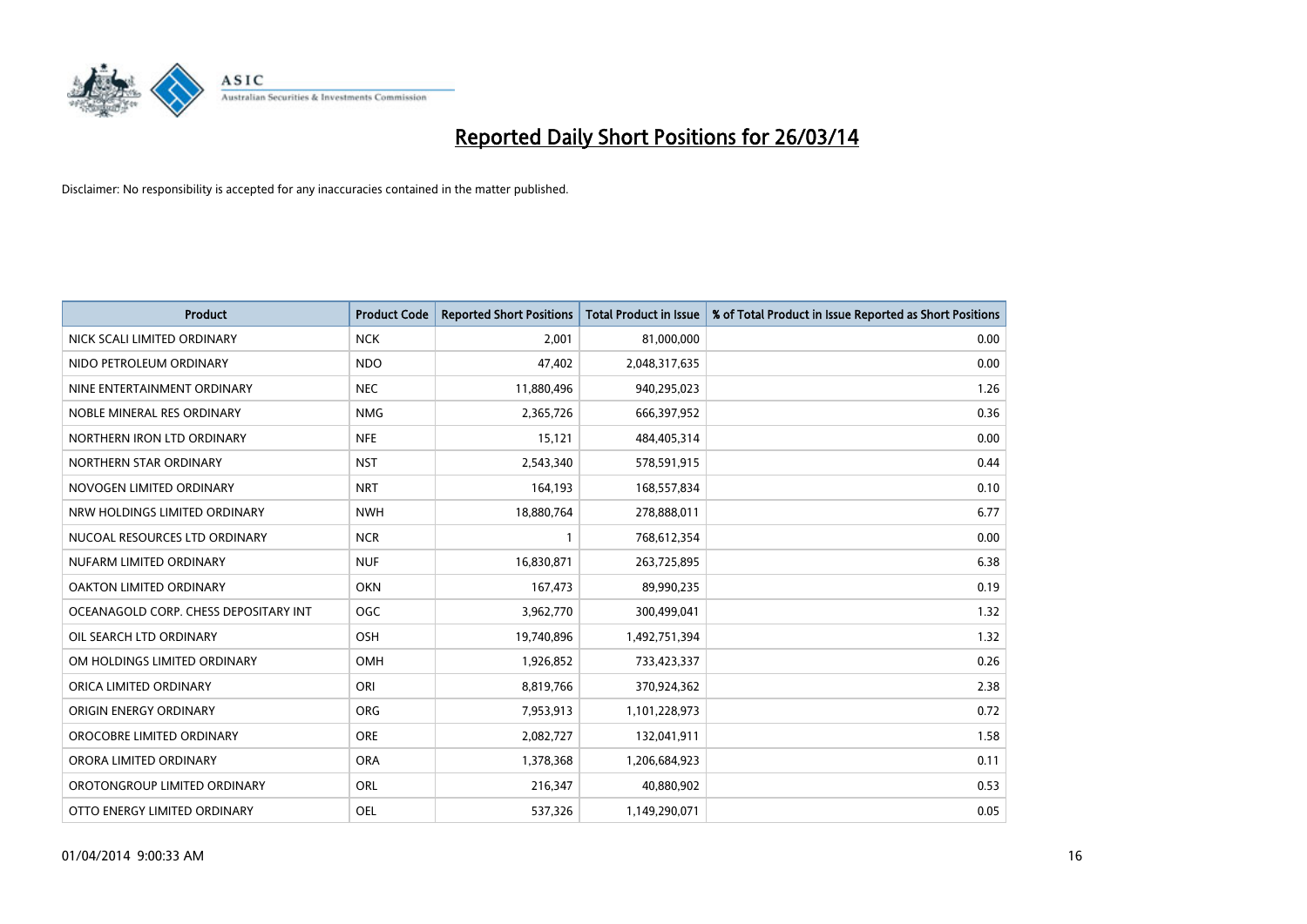

| <b>Product</b>                | <b>Product Code</b> | <b>Reported Short Positions</b> | <b>Total Product in Issue</b> | % of Total Product in Issue Reported as Short Positions |
|-------------------------------|---------------------|---------------------------------|-------------------------------|---------------------------------------------------------|
| <b>OZ MINERALS ORDINARY</b>   | OZL                 | 10,427,996                      | 303,470,022                   | 3.44                                                    |
| OZFOREX GROUP LTD ORDINARY    | <b>OFX</b>          | 4,994,289                       | 240,000,000                   | 2.08                                                    |
| PACIFIC BRANDS ORDINARY       | <b>PBG</b>          | 16,651,325                      | 912,915,695                   | 1.82                                                    |
| PACT GROUP HLDGS LTD ORDINARY | <b>PGH</b>          | 2,764,998                       | 294,097,961                   | 0.94                                                    |
| PALADIN ENERGY LTD ORDINARY   | <b>PDN</b>          | 93,414,521                      | 964, 367, 284                 | 9.69                                                    |
| PANAUST LIMITED ORDINARY      | <b>PNA</b>          | 8,555,453                       | 634,392,712                   | 1.35                                                    |
| PANORAMIC RESOURCES ORDINARY  | PAN                 | 622,523                         | 322,275,824                   | 0.19                                                    |
| PANTERRA GOLD LTD ORDINARY    | PGI                 | $\mathbf{1}$                    | 772,781,012                   | 0.00                                                    |
| PAPERLINX LIMITED ORDINARY    | <b>PPX</b>          | 45,095                          | 665, 181, 261                 | 0.01                                                    |
| PAPILLON RES LTD ORDINARY     | PIR                 | 11,088,711                      | 340,894,210                   | 3.25                                                    |
| PATTIES FOODS LTD ORDINARY    | <b>PFL</b>          | 10,001                          | 139,144,338                   | 0.01                                                    |
| PEET LIMITED ORDINARY         | <b>PPC</b>          | 330,566                         | 433,389,348                   | 0.08                                                    |
| PERPETUAL LIMITED ORDINARY    | <b>PPT</b>          | 1,199,049                       | 46,529,270                    | 2.58                                                    |
| PERSEUS MINING LTD ORDINARY   | PRU                 | 12,507,899                      | 526,656,401                   | 2.37                                                    |
| PHARMAXIS LTD ORDINARY        | <b>PXS</b>          | 408,118                         | 309,514,849                   | 0.13                                                    |
| PHOSPHAGENICS LTD. ORDINARY   | POH                 | 50,000                          | 1,020,465,957                 | 0.00                                                    |
| PLATINUM ASSET ORDINARY       | <b>PTM</b>          | 354,664                         | 579,659,095                   | 0.06                                                    |
| PLATINUM AUSTRALIA ORDINARY   | <b>PLA</b>          | 836,127                         | 504,968,043                   | 0.17                                                    |
| PLATINUM CAPITAL LTD ORDINARY | <b>PMC</b>          | 36,269                          | 231,071,933                   | 0.02                                                    |
| PMP LIMITED ORDINARY          | <b>PMP</b>          | 1,584,873                       | 323,781,124                   | 0.49                                                    |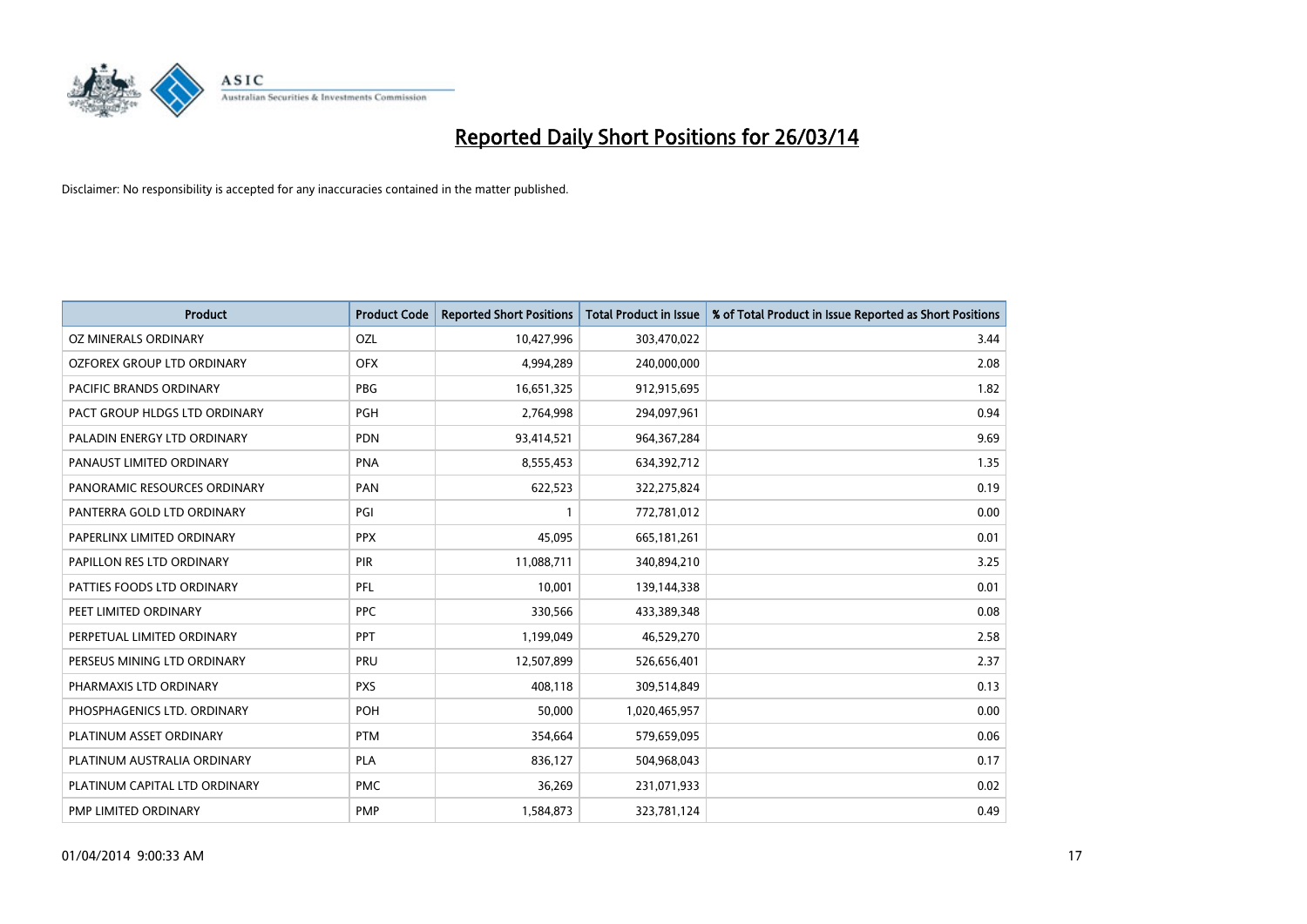

| <b>Product</b>                      | <b>Product Code</b> | <b>Reported Short Positions</b> | <b>Total Product in Issue</b> | % of Total Product in Issue Reported as Short Positions |
|-------------------------------------|---------------------|---------------------------------|-------------------------------|---------------------------------------------------------|
| POSEIDON NICK LTD ORDINARY          | <b>POS</b>          | 496,239                         | 466,264,157                   | 0.11                                                    |
| PRANA BIOTECHNOLOGY ORDINARY        | <b>PBT</b>          | 4,268,615                       | 429,475,350                   | 0.99                                                    |
| PREMIER INVESTMENTS ORDINARY        | <b>PMV</b>          | 282,054                         | 155,314,874                   | 0.18                                                    |
| PRIMA BIOMED LTD ORDINARY           | <b>PRR</b>          | 708,730                         | 1,228,709,341                 | 0.06                                                    |
| PRIMARY HEALTH CARE ORDINARY        | <b>PRY</b>          | 13,887,406                      | 504,956,647                   | 2.75                                                    |
| PRIME MEDIA GRP LTD ORDINARY        | <b>PRT</b>          | 118,000                         | 366,330,303                   | 0.03                                                    |
| PROGRAMMED ORDINARY                 | <b>PRG</b>          | 19,005                          | 118,235,616                   | 0.02                                                    |
| PURA VIDA ENERGY NL ORDINARY        | <b>PVD</b>          | 36,537                          | 126,641,883                   | 0.03                                                    |
| <b>QANTAS AIRWAYS ORDINARY</b>      | QAN                 | 54,423,901                      | 2,196,330,250                 | 2.48                                                    |
| OBE INSURANCE GROUP ORDINARY        | <b>OBE</b>          | 22,784,769                      | 1,248,704,599                 | 1.82                                                    |
| ORXPHARMA LTD ORDINARY              | <b>QRX</b>          | 66,492                          | 164,190,969                   | 0.04                                                    |
| <b>QUBE HOLDINGS LTD ORDINARY</b>   | QUB                 | 33,401,637                      | 931,433,499                   | 3.59                                                    |
| RAMELIUS RESOURCES ORDINARY         | <b>RMS</b>          | 163,434                         | 365,380,380                   | 0.04                                                    |
| RAMSAY HEALTH CARE ORDINARY         | <b>RHC</b>          | 1,570,735                       | 202,081,252                   | 0.78                                                    |
| <b>RCG CORPORATION LTD ORDINARY</b> | <b>RCG</b>          | 316,876                         | 263,808,625                   | 0.12                                                    |
| <b>RCR TOMLINSON ORDINARY</b>       | <b>RCR</b>          | 189,078                         | 136,989,238                   | 0.14                                                    |
| <b>REA GROUP ORDINARY</b>           | <b>REA</b>          | 804,970                         | 131,714,699                   | 0.61                                                    |
| <b>RECALL HOLDINGS LTD ORDINARY</b> | <b>REC</b>          | 999,158                         | 312,836,448                   | 0.32                                                    |
| <b>RECKON LIMITED ORDINARY</b>      | <b>RKN</b>          | 1,206,744                       | 126,913,066                   | 0.95                                                    |
| RED 5 LIMITED ORDINARY              | <b>RED</b>          | 144,611                         | 759,451,008                   | 0.02                                                    |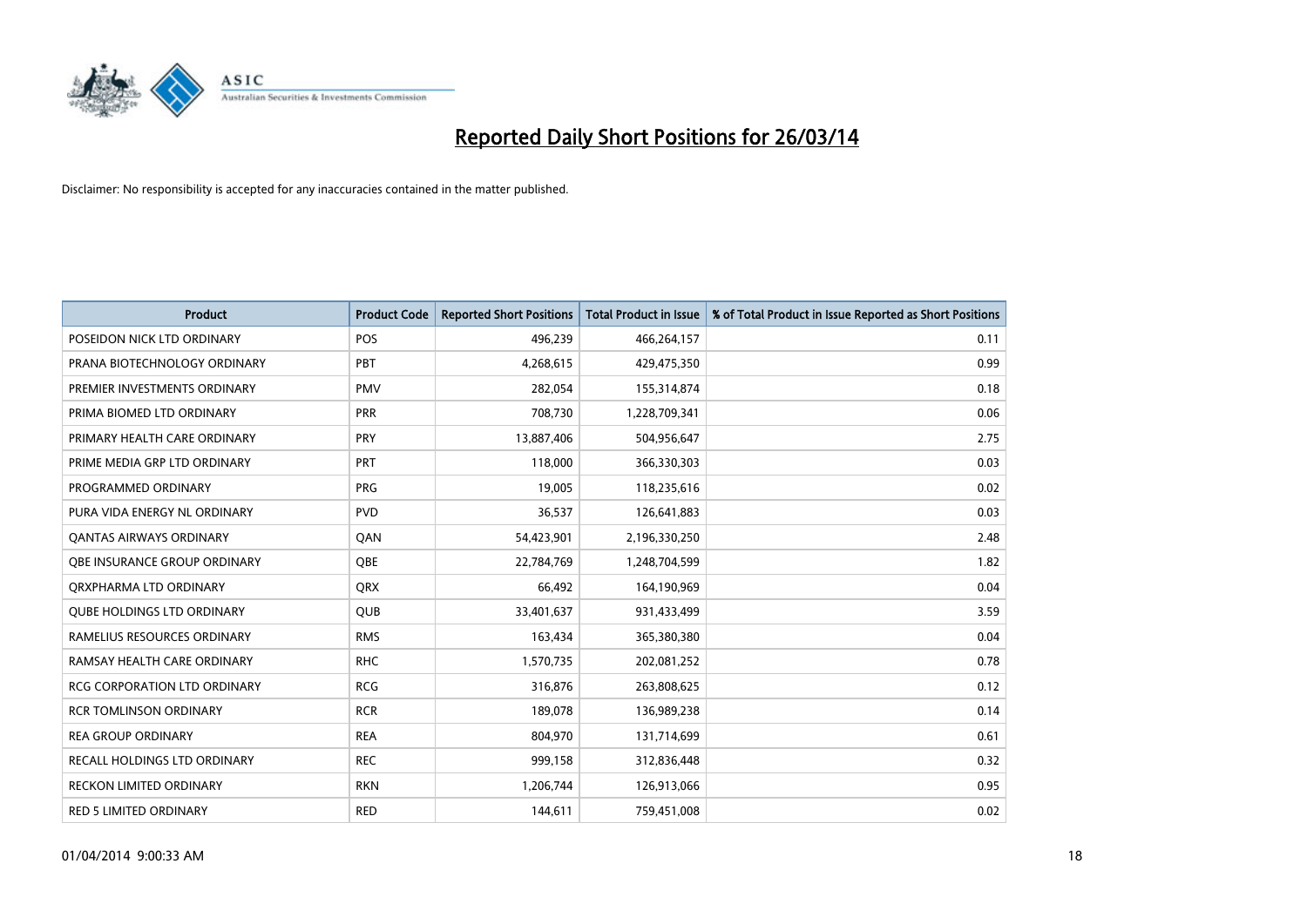

| <b>Product</b>                      | <b>Product Code</b> | <b>Reported Short Positions</b> | <b>Total Product in Issue</b> | % of Total Product in Issue Reported as Short Positions |
|-------------------------------------|---------------------|---------------------------------|-------------------------------|---------------------------------------------------------|
| <b>RED FORK ENERGY ORDINARY</b>     | <b>RFE</b>          | 1,758,245                       | 501,051,719                   | 0.35                                                    |
| REDBANK ENERGY LTD ORDINARY         | AEJ                 | 13                              | 786,287                       | 0.00                                                    |
| REECE AUSTRALIA LTD. ORDINARY       | <b>REH</b>          | 272                             | 99,600,000                    | 0.00                                                    |
| REED RESOURCES LTD ORDINARY         | <b>RDR</b>          | 248,500                         | 523,453,895                   | 0.05                                                    |
| <b>REGIS RESOURCES ORDINARY</b>     | <b>RRL</b>          | 22,752,892                      | 499,744,095                   | 4.55                                                    |
| RESMED INC CDI 10:1                 | <b>RMD</b>          | 34,496,639                      | 1,415,926,590                 | 2.44                                                    |
| <b>RESOLUTE MINING ORDINARY</b>     | <b>RSG</b>          | 14,906,670                      | 641,189,223                   | 2.32                                                    |
| RESOURCE EQUIP LTD ORDINARY         | <b>RQL</b>          | 300                             | 251,131,629                   | 0.00                                                    |
| <b>RESOURCE GENERATION ORDINARY</b> | <b>RES</b>          | 224,301                         | 581,380,338                   | 0.04                                                    |
| <b>RETAIL FOOD GROUP ORDINARY</b>   | <b>RFG</b>          | 4,181,003                       | 144,049,390                   | 2.90                                                    |
| REX MINERALS LIMITED ORDINARY       | <b>RXM</b>          | 1,660,804                       | 216,907,284                   | 0.77                                                    |
| RIO TINTO LIMITED ORDINARY          | <b>RIO</b>          | 6,440,597                       | 435,758,720                   | 1.48                                                    |
| ROC OIL COMPANY ORDINARY            | <b>ROC</b>          | 539,930                         | 686,568,400                   | 0.08                                                    |
| ROYAL WOLF HOLDINGS ORDINARY        | <b>RWH</b>          | 192,532                         | 100,387,052                   | 0.19                                                    |
| <b>RURALCO HOLDINGS ORDINARY</b>    | <b>RHL</b>          | 1,000                           | 77,291,069                    | 0.00                                                    |
| SAI GLOBAL LIMITED ORDINARY         | SAI                 | 11,468,953                      | 210,774,480                   | 5.44                                                    |
| SALMAT LIMITED ORDINARY             | <b>SLM</b>          | 788                             | 159,812,799                   | 0.00                                                    |
| SAMSON OIL & GAS LTD ORDINARY       | <b>SSN</b>          | 10,944,000                      | 2,547,627,193                 | 0.43                                                    |
| SANDFIRE RESOURCES ORDINARY         | <b>SFR</b>          | 988,506                         | 155,640,968                   | 0.64                                                    |
| <b>SANTOS LTD ORDINARY</b>          | <b>STO</b>          | 7,335,552                       | 970,453,358                   | 0.76                                                    |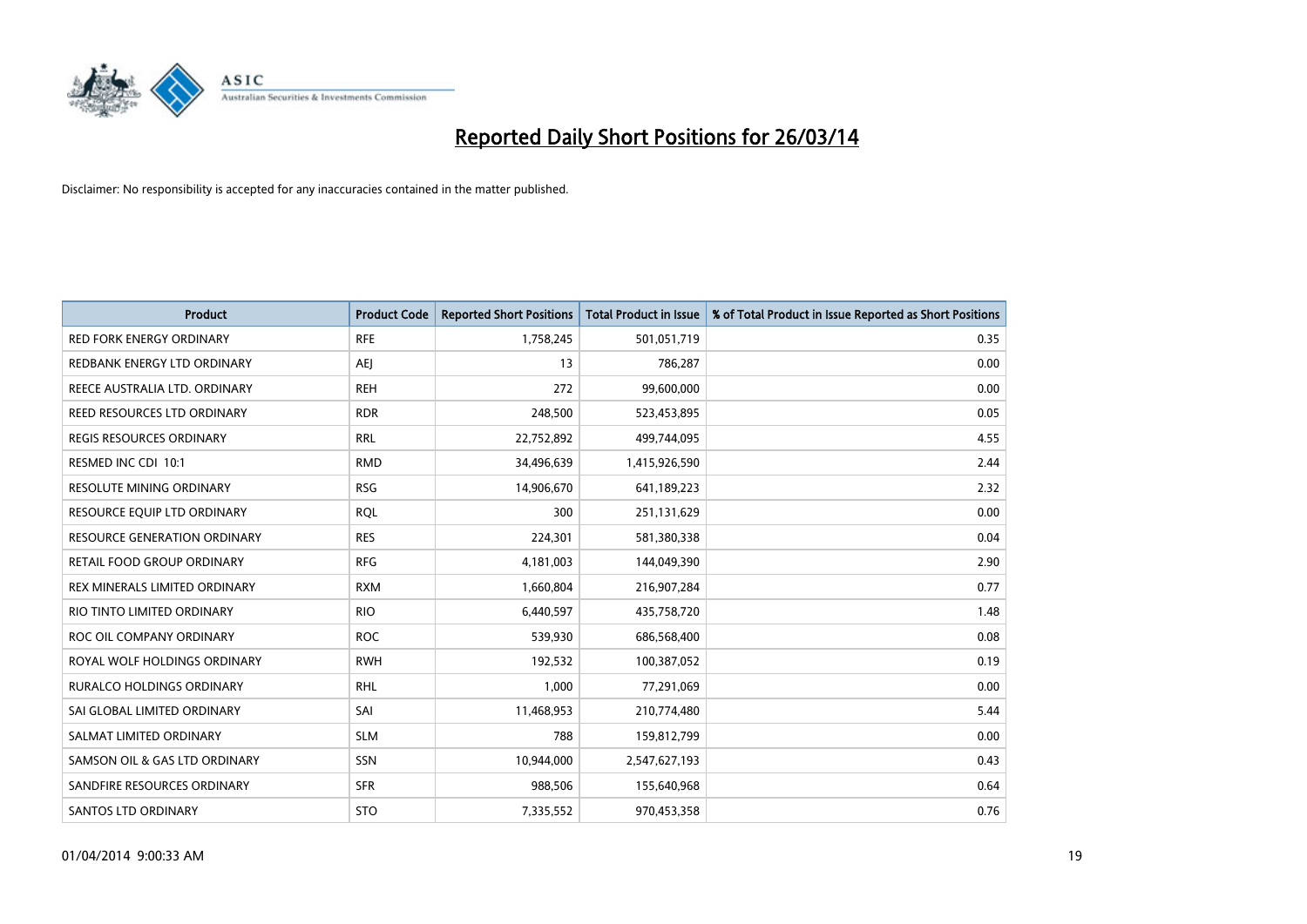

| <b>Product</b>                           | <b>Product Code</b> | <b>Reported Short Positions</b> | <b>Total Product in Issue</b> | % of Total Product in Issue Reported as Short Positions |
|------------------------------------------|---------------------|---------------------------------|-------------------------------|---------------------------------------------------------|
| SARACEN MINERAL ORDINARY                 | <b>SAR</b>          | 7,238,435                       | 751,075,555                   | 0.96                                                    |
| SCA PROPERTY GROUP STAPLED SECURITIES    | <b>SCP</b>          | 43,136,708                      | 648,628,320                   | 6.65                                                    |
| SEEK LIMITED ORDINARY                    | <b>SEK</b>          | 4,448,515                       | 340,384,875                   | 1.31                                                    |
| SELECT HARVESTS ORDINARY                 | <b>SHV</b>          | 17,018                          | 57,815,720                    | 0.03                                                    |
| SENEX ENERGY LIMITED ORDINARY            | SXY                 | 7,239,730                       | 1,145,058,917                 | 0.63                                                    |
| SERVCORP LIMITED ORDINARY                | SRV                 | 25,366                          | 98,432,275                    | 0.03                                                    |
| SERVICE STREAM ORDINARY                  | SSM                 | 30                              | 284,443,570                   | 0.00                                                    |
| SEVEN GROUP HOLDINGS ORDINARY            | <b>SVW</b>          | 525,879                         | 308,160,281                   | 0.17                                                    |
| SEVEN WEST MEDIA LTD ORDINARY            | <b>SWM</b>          | 10,207,921                      | 999,160,872                   | 1.02                                                    |
| SIGMA PHARMACEUTICAL ORDINARY            | <b>SIP</b>          | 9,286,056                       | 1,119,954,243                 | 0.83                                                    |
| SILEX SYSTEMS ORDINARY                   | <b>SLX</b>          | 2,967,274                       | 170,367,734                   | 1.74                                                    |
| SILVER CHEF LIMITED ORDINARY             | SIV                 | 101,113                         | 29,333,629                    | 0.34                                                    |
| SILVER LAKE RESOURCE ORDINARY            | <b>SLR</b>          | 22,014,982                      | 503,233,971                   | 4.37                                                    |
| SIMS METAL MGMT LTD ORDINARY             | SGM                 | 13,981,724                      | 204,468,597                   | 6.84                                                    |
| SINGAPORE TELECOMM. CHESS DEPOSITARY INT | SGT                 | 2,390,789                       | 141,656,570                   | 1.69                                                    |
| SINO GAS ENERGY ORDINARY                 | SEH                 | 1,569,773                       | 1,530,457,040                 | 0.10                                                    |
| SIRIUS RESOURCES NL ORDINARY             | <b>SIR</b>          | 11,271,721                      | 261,980,167                   | 4.30                                                    |
| SIRTEX MEDICAL ORDINARY                  | <b>SRX</b>          | 160,829                         | 56,108,439                    | 0.29                                                    |
| SKILLED GROUP LTD ORDINARY               | <b>SKE</b>          | 2,574,208                       | 235,254,496                   | 1.09                                                    |
| SKY NETWORK ORDINARY                     | <b>SKT</b>          | 203,704                         | 389,139,785                   | 0.05                                                    |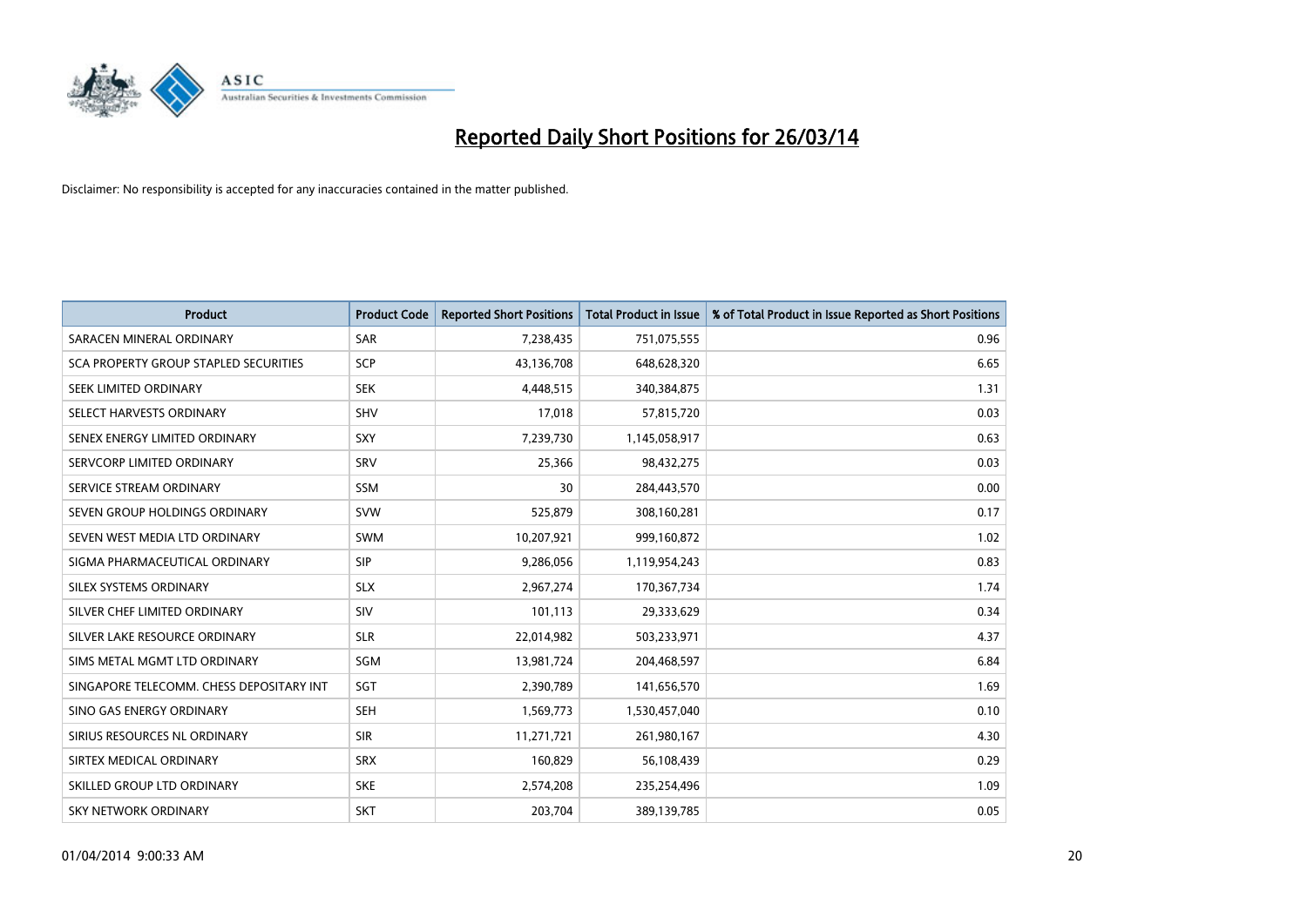

| <b>Product</b>                           | <b>Product Code</b> | <b>Reported Short Positions</b> | <b>Total Product in Issue</b> | % of Total Product in Issue Reported as Short Positions |
|------------------------------------------|---------------------|---------------------------------|-------------------------------|---------------------------------------------------------|
| SKYCITY ENT GRP LTD ORDINARY             | <b>SKC</b>          | 474,511                         | 580,016,676                   | 0.08                                                    |
| <b>SLATER &amp; GORDON ORDINARY</b>      | SGH                 | 3,964,009                       | 203,821,542                   | 1.94                                                    |
| SMS MANAGEMENT, ORDINARY                 | <b>SMX</b>          | 2,540,392                       | 70,099,763                    | 3.62                                                    |
| SONIC HEALTHCARE ORDINARY                | SHL                 | 4,830,728                       | 400,786,556                   | 1.21                                                    |
| SOUL PATTINSON (W.H) ORDINARY            | SOL                 | 18,463                          | 239,395,320                   | 0.01                                                    |
| SOUTH BOULDER MINES ORDINARY             | <b>STB</b>          | $\mathbf{1}$                    | 128,677,826                   | 0.00                                                    |
| SP AUSNET STAPLED SECURITIES             | <b>SPN</b>          | 84,231,161                      | 3,386,607,080                 | 2.49                                                    |
| SPARK INFRASTRUCTURE STAPLED US PROHIBT. | SKI                 | 46,574,781                      | 1,326,734,264                 | 3.51                                                    |
| SPDR 200 FUND ETF UNITS                  | <b>STW</b>          | 96,782                          | 45,026,368                    | 0.21                                                    |
| SPDR 200 RESOURCES ETF UNITS             | <b>OZR</b>          | 27,388                          | 1,601,962                     | 1.71                                                    |
| SPDR SMALL ORDS ETF UNITS                | SSO                 | 148,328                         | 801,304                       | 18.51                                                   |
| SPECIALTY FASHION ORDINARY               | <b>SFH</b>          | 48,649                          | 192,236,121                   | 0.03                                                    |
| ST BARBARA LIMITED ORDINARY              | <b>SBM</b>          | 24,658,335                      | 488,074,077                   | 5.05                                                    |
| STARPHARMA HOLDINGS ORDINARY             | SPL                 | 14,828,076                      | 284,664,680                   | 5.21                                                    |
| STEADFAST GROUP LTD ORDINARY             | <b>SDF</b>          | 901,625                         | 500,971,408                   | 0.18                                                    |
| STHN CROSS MEDIA ORDINARY                | SXL                 | 12,800,102                      | 705,099,800                   | 1.82                                                    |
| STOCKLAND UNITS/ORD STAPLED              | SGP                 | 8,375,728                       | 2,326,978,560                 | 0.36                                                    |
| STRAITS RES LTD. ORDINARY                | <b>SRQ</b>          | 28,747                          | 1,217,730,293                 | 0.00                                                    |
| STRATA-X ENERGY LTD CDI 1:1              | <b>SXA</b>          | 9,651,064                       | 88,970,180                    | 10.85                                                   |
| STW COMMUNICATIONS ORDINARY              | SGN                 | 1,110,247                       | 403,828,512                   | 0.27                                                    |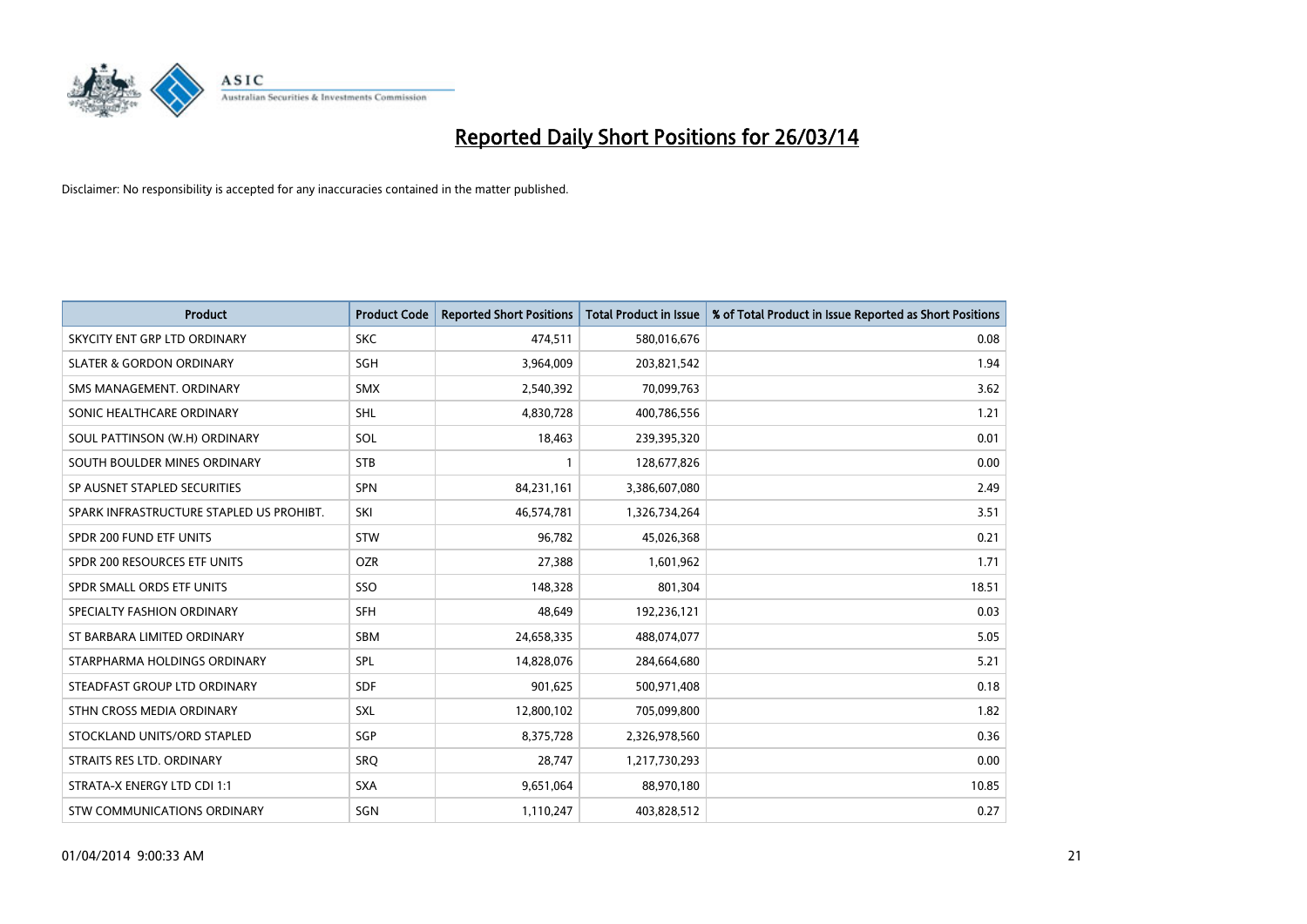

| <b>Product</b>                    | <b>Product Code</b> | <b>Reported Short Positions</b> | <b>Total Product in Issue</b> | % of Total Product in Issue Reported as Short Positions |
|-----------------------------------|---------------------|---------------------------------|-------------------------------|---------------------------------------------------------|
| <b>SUNCORP GROUP LTD ORDINARY</b> | <b>SUN</b>          | 7,714,990                       | 1,286,600,980                 | 0.60                                                    |
| SUNDANCE ENERGY ORDINARY          | <b>SEA</b>          | 8,794,365                       | 526,911,724                   | 1.67                                                    |
| SUNDANCE RESOURCES ORDINARY       | <b>SDL</b>          | 82,262,523                      | 3,079,369,367                 | 2.67                                                    |
| SUNLAND GROUP LTD ORDINARY        | <b>SDG</b>          | 40,560                          | 181,710,087                   | 0.02                                                    |
| SUPER RET REP LTD ORDINARY        | SUL                 | 4,614,130                       | 196,731,620                   | 2.35                                                    |
| SYD AIRPORT STAPLED US PROHIBIT.  | <b>SYD</b>          | 16,463,192                      | 2,216,216,041                 | 0.74                                                    |
| SYRAH RESOURCES ORDINARY          | <b>SYR</b>          | 4,424,799                       | 162,385,614                   | 2.72                                                    |
| TABCORP HOLDINGS LTD ORDINARY     | <b>TAH</b>          | 19,161,960                      | 762,954,019                   | 2.51                                                    |
| TAP OIL LIMITED ORDINARY          | <b>TAP</b>          | 52,625                          | 242,237,221                   | 0.02                                                    |
| TASSAL GROUP LIMITED ORDINARY     | <b>TGR</b>          | 237,802                         | 146,507,029                   | 0.16                                                    |
| TATTS GROUP LTD ORDINARY          | <b>TTS</b>          | 12,469,559                      | 1,417,117,821                 | 0.88                                                    |
| <b>TECHNOLOGY ONE ORDINARY</b>    | <b>TNE</b>          | 222,065                         | 307,751,455                   | 0.07                                                    |
| TELECOM CORPORATION ORDINARY      | <b>TEL</b>          | 15,135,763                      | 1,824,369,462                 | 0.83                                                    |
| TELSTRA CORPORATION, ORDINARY     | <b>TLS</b>          | 14,127,519                      | 12,443,074,357                | 0.11                                                    |
| TEN NETWORK HOLDINGS ORDINARY     | <b>TEN</b>          | 149,259,521                     | 2,630,984,596                 | 5.67                                                    |
| TERANGA GOLD CORP CDI 1:1         | <b>TGZ</b>          | 210,943                         | 107,748,431                   | 0.20                                                    |
| TFS CORPORATION LTD ORDINARY      | <b>TFC</b>          | 738,659                         | 282,157,408                   | 0.26                                                    |
| THE REJECT SHOP ORDINARY          | <b>TRS</b>          | 1,585,903                       | 28,826,248                    | 5.50                                                    |
| <b>TIGER RESOURCES ORDINARY</b>   | <b>TGS</b>          | 138,542                         | 803,311,695                   | 0.02                                                    |
| TOLL HOLDINGS LTD ORDINARY        | <b>TOL</b>          | 33,845,613                      | 717,133,875                   | 4.72                                                    |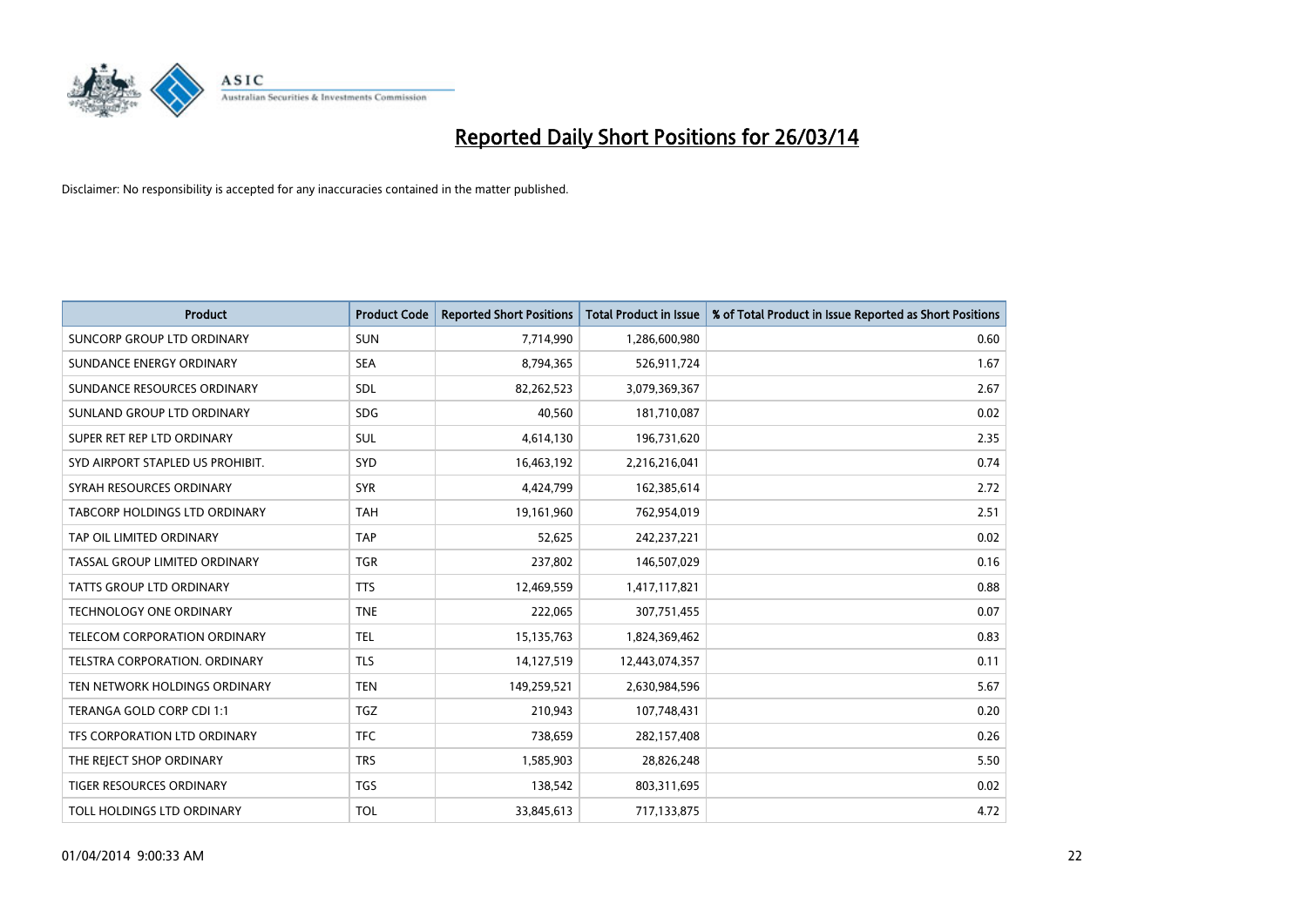

| <b>Product</b>                        | <b>Product Code</b> | <b>Reported Short Positions</b> | <b>Total Product in Issue</b> | % of Total Product in Issue Reported as Short Positions |
|---------------------------------------|---------------------|---------------------------------|-------------------------------|---------------------------------------------------------|
| <b>TORO ENERGY LIMITED ORDINARY</b>   | <b>TOE</b>          | 1                               | 1,557,017,582                 | 0.00                                                    |
| TOX FREE SOLUTIONS ORDINARY           | <b>TOX</b>          | 2,261,402                       | 133,252,359                   | 1.70                                                    |
| TPG TELECOM LIMITED ORDINARY          | <b>TPM</b>          | 2,866,519                       | 793,808,141                   | 0.36                                                    |
| TRADE ME GROUP ORDINARY               | <b>TME</b>          | 1,825,876                       | 396,548,005                   | 0.46                                                    |
| <b>TRANSFIELD SERVICES ORDINARY</b>   | <b>TSE</b>          | 39,141,786                      | 512,457,716                   | 7.64                                                    |
| TRANSPACIFIC INDUST, ORDINARY         | <b>TPI</b>          | 15,113,898                      | 1,578,786,704                 | 0.96                                                    |
| TRANSURBAN GROUP TRIPLE STAPLED SEC.  | <b>TCL</b>          | 8,268,885                       | 1,491,855,200                 | 0.55                                                    |
| <b>TREASURY GROUP ORDINARY</b>        | <b>TRG</b>          | 28,923                          | 23,070,755                    | 0.13                                                    |
| TREASURY WINE ESTATE ORDINARY         | <b>TWE</b>          | 51,769,134                      | 647,227,144                   | 8.00                                                    |
| TROY RESOURCES LTD ORDINARY           | <b>TRY</b>          | 3,095,336                       | 190,775,997                   | 1.62                                                    |
| TWENTY-FIRST FOX INC A NON-VOTING CDI | <b>FOXLV</b>        | 320,597                         | 20,840,872                    | 1.54                                                    |
| TWENTY-FIRST FOX INC B VOTING CDI     | <b>FOX</b>          | 1,617,237                       | 166,198,478                   | 0.97                                                    |
| <b>UGL LIMITED ORDINARY</b>           | UGL                 | 21,882,717                      | 166,511,240                   | 13.14                                                   |
| <b>UXC LIMITED ORDINARY</b>           | <b>UXC</b>          | 2,819,981                       | 320,706,487                   | 0.88                                                    |
| VEDA GROUP LTD ORDINARY               | <b>VED</b>          | 7,143,264                       | 842,055,406                   | 0.85                                                    |
| <b>VILLAGE ROADSHOW LTD ORDINARY</b>  | <b>VRL</b>          | 1,088,555                       | 159,498,988                   | 0.68                                                    |
| VIRGIN AUS HLDG LTD ORDINARY          | <b>VAH</b>          | 72,297,430                      | 3,514,825,734                 | 2.06                                                    |
| <b>VIRTUS HEALTH LTD ORDINARY</b>     | <b>VRT</b>          | 3,573,910                       | 79,722,678                    | 4.48                                                    |
| VISION EYE INSTITUTE ORDINARY         | <b>VEI</b>          | 200,873                         | 160,759,740                   | 0.12                                                    |
| <b>VOCATION LTD ORDINARY</b>          | <b>VET</b>          | 10,212,102                      | 200,000,000                   | 5.11                                                    |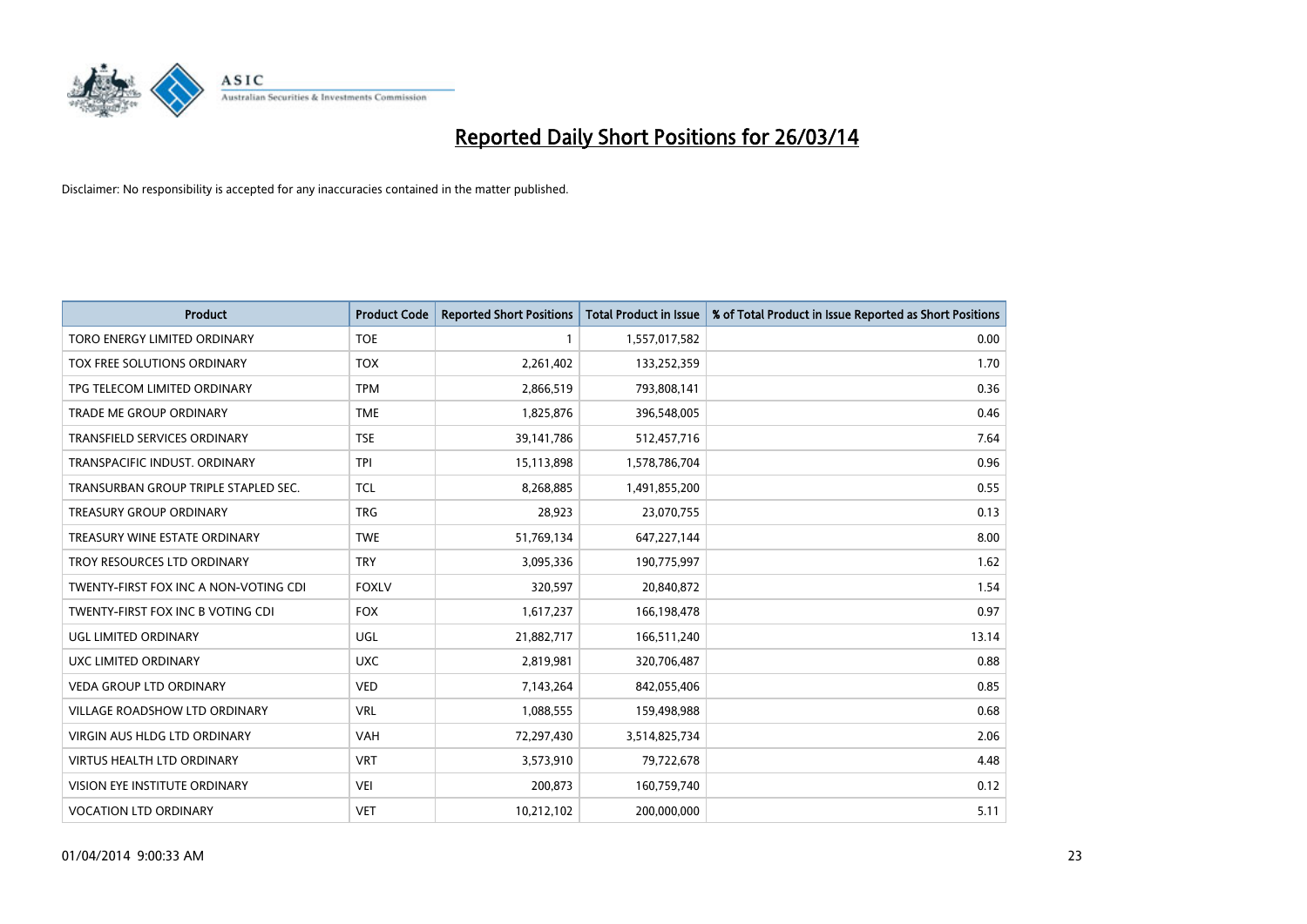

| <b>Product</b>                       | <b>Product Code</b> | <b>Reported Short Positions</b> | <b>Total Product in Issue</b> | % of Total Product in Issue Reported as Short Positions |
|--------------------------------------|---------------------|---------------------------------|-------------------------------|---------------------------------------------------------|
| <b>VOCUS COMMS LTD ORDINARY</b>      | <b>VOC</b>          | 451,999                         | 92,740,166                    | 0.49                                                    |
| <b>WATPAC LIMITED ORDINARY</b>       | <b>WTP</b>          | 4,422                           | 186,489,922                   | 0.00                                                    |
| WEBJET LIMITED ORDINARY              | <b>WEB</b>          | 2,060,591                       | 79,397,959                    | 2.60                                                    |
| WESFARMERS LIMITED ORDINARY          | <b>WES</b>          | 5,875,570                       | 1,143,274,951                 | 0.51                                                    |
| WESTERN AREAS LTD ORDINARY           | <b>WSA</b>          | 21,299,603                      | 226,392,226                   | 9.41                                                    |
| WESTERN DESERT RES. ORDINARY         | <b>WDR</b>          | 7,295,191                       | 500,040,257                   | 1.46                                                    |
| WESTERN DESERT RES. RIGHTS 31-MAR-14 | <b>WDRR</b>         | 706,109                         | 120,009,662                   | 0.59                                                    |
| WESTFIELD GROUP ORD/UNIT STAPLED SEC | <b>WDC</b>          | 5,897,086                       | 2,113,501,814                 | 0.28                                                    |
| WESTFIELD RETAIL TST UNIT STAPLED    | <b>WRT</b>          | 21,716,206                      | 2,979,214,029                 | 0.73                                                    |
| WESTPAC BANKING CORP ORDINARY        | <b>WBC</b>          | 20,211,295                      | 3,109,048,309                 | 0.65                                                    |
| <b>WESTSIDE CORPORATION ORDINARY</b> | <b>WCL</b>          | 100,000                         | 443,925,821                   | 0.02                                                    |
| WHITE ENERGY COMPANY ORDINARY        | <b>WEC</b>          | 1,649,423                       | 322,974,494                   | 0.51                                                    |
| WHITEHAVEN COAL ORDINARY             | <b>WHC</b>          | 67,435,230                      | 1,025,692,710                 | 6.57                                                    |
| WIDE BAY AUST LTD ORDINARY           | <b>WBB</b>          | 441                             | 36,238,600                    | 0.00                                                    |
| WINDIMURRA VANADIUM ORDINARY         | <b>WVL</b>          | 20,461                          | 19,284,366                    | 0.11                                                    |
| WOODSIDE PETROLEUM ORDINARY          | <b>WPL</b>          | 6,256,478                       | 823,910,657                   | 0.76                                                    |
| WOOLWORTHS LIMITED ORDINARY          | <b>WOW</b>          | 9,663,402                       | 1,254,680,145                 | 0.77                                                    |
| WORLEYPARSONS LTD ORDINARY           | <b>WOR</b>          | 2,927,792                       | 243,480,720                   | 1.20                                                    |
| WOTIF.COM HOLDINGS ORDINARY          | <b>WTF</b>          | 9,828,284                       | 211,736,244                   | 4.64                                                    |
| <b>XERO LTD ORDINARY</b>             | <b>XRO</b>          | 50,000                          | 127,569,519                   | 0.04                                                    |